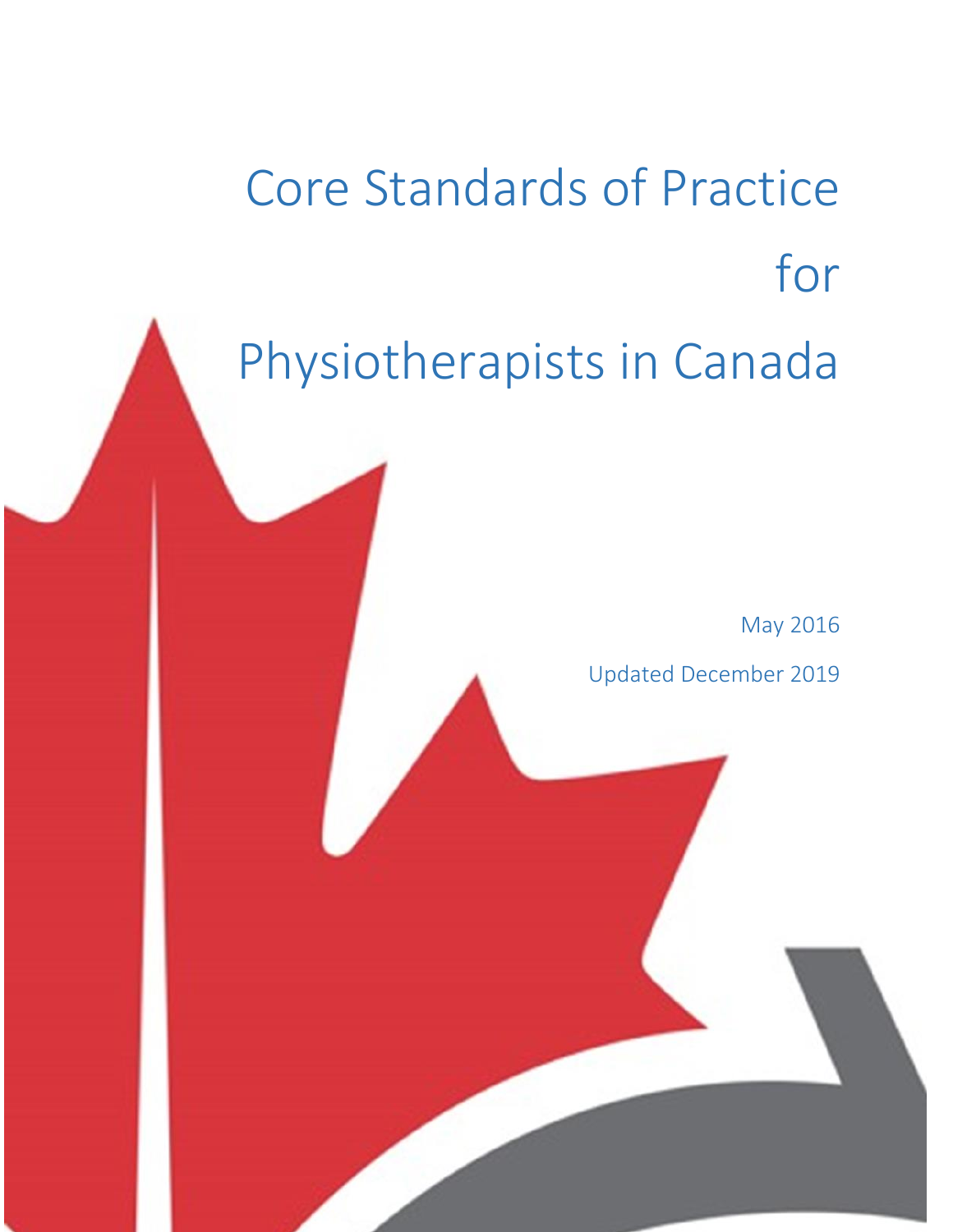*Core Standards of Practice* 

This project would not have been possible without the generous support of Health Canada, Alberta Health Services and Physiotherapy Alberta – College + Association.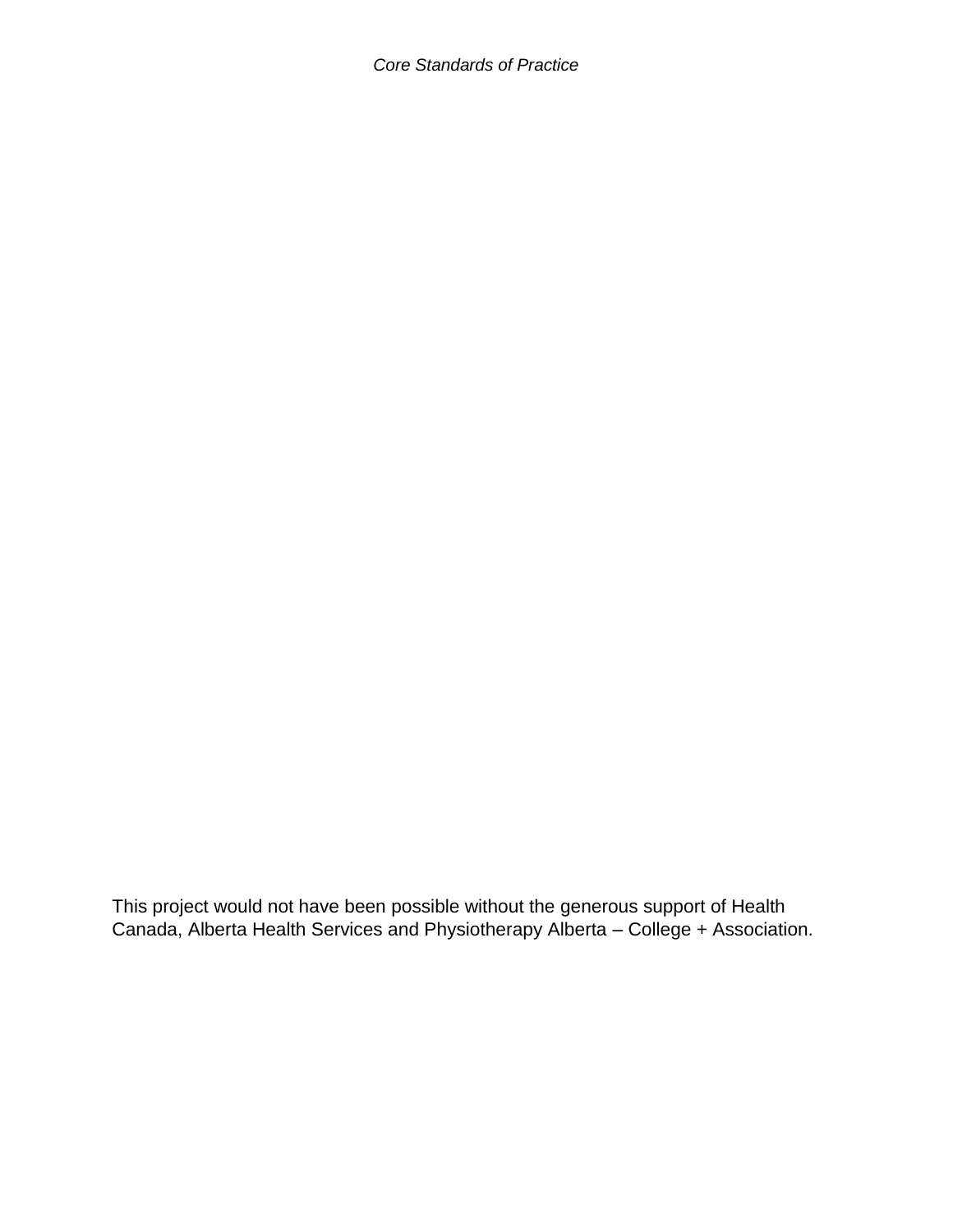# **Table of Contents**

| L. |  |
|----|--|
|    |  |
|    |  |
|    |  |
|    |  |
|    |  |
|    |  |
|    |  |
|    |  |
|    |  |
|    |  |
|    |  |
|    |  |
|    |  |
|    |  |
|    |  |
|    |  |
|    |  |
|    |  |
|    |  |
|    |  |
|    |  |
|    |  |
|    |  |
|    |  |
|    |  |
|    |  |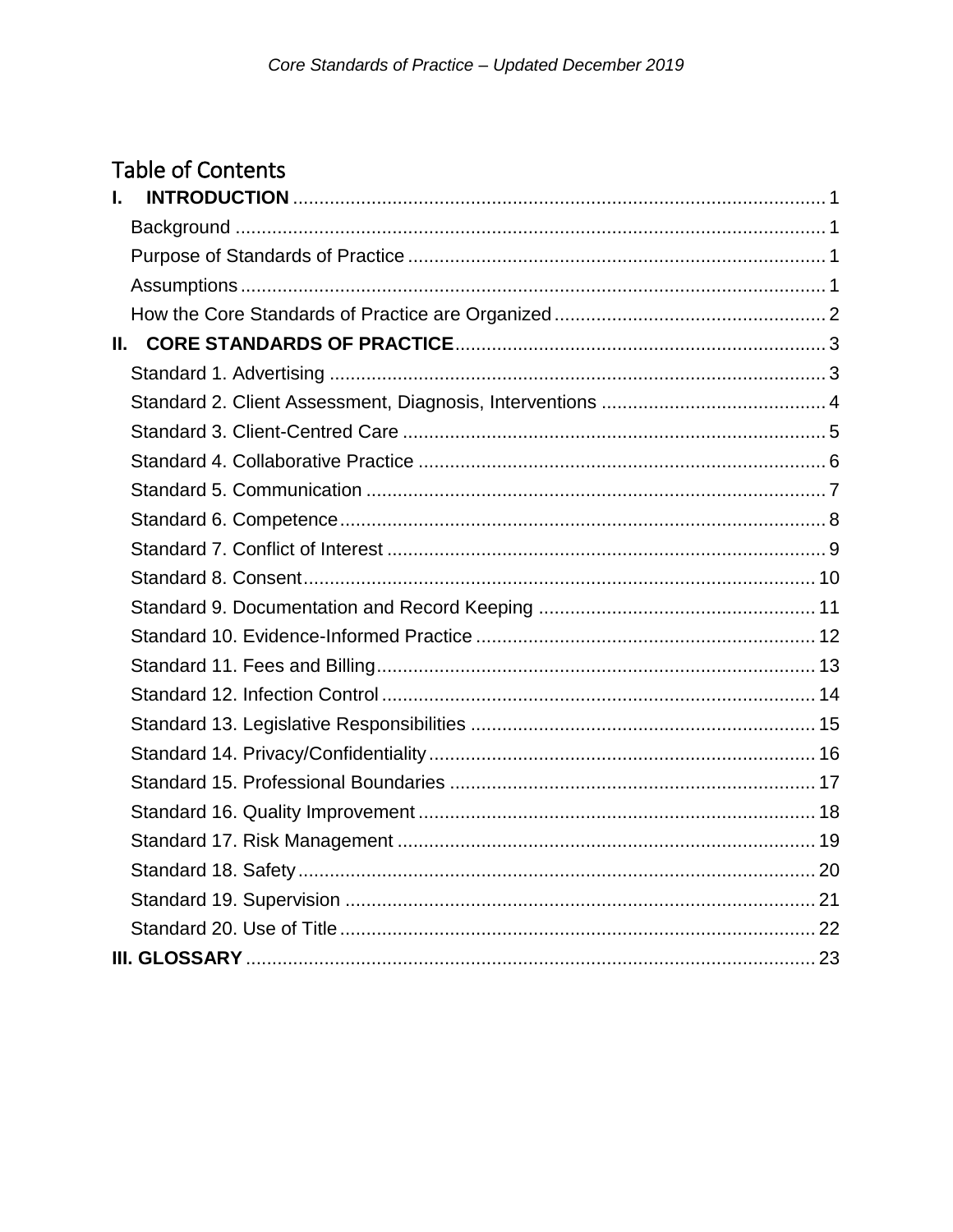# <span id="page-3-0"></span>**I. INTRODUCTION**

#### <span id="page-3-1"></span>**Background**

Standards of practice are one component of a continuum of documents including codes of ethics, position statements, practice guidelines, Essential Competencies, and Entry-to-Practice Milestones which direct the practice of professionals to provide **quality<sup>1</sup>** care. In the physiotherapy<sup>2</sup> profession each regulatory organization in Canada has its own set of standards and code of ethics, even though physiotherapy practice is more similar than dissimilar across the country. The Core Standards of Practice have been developed to reflect current and future practice trends, and to be generally applicable to all physiotherapists in Canada.

The Core Standards of Practice are intended to serve as a guide and resource to Canadian physiotherapy regulatory organizations. In each jurisdiction they may be used: in their entirety or in sections; in modified form to reflect jurisdictional legislation; or as a resource for the development of standards for the specific jurisdiction. The Core Standards are to be applied and interpreted in conjunction with federal/provincial/territorial legislation, regulatory requirements and guidelines. In the case of inconsistencies between the Core Standards of Practice and provincial/territorial legislation, the latter will apply.

### <span id="page-3-2"></span>**Purpose of Standards of Practice**

Standards of Practice serve several purposes including:

- Defining the minimum performance expectations that **regulated members** of the profession must meet. Standards inform physiotherapists of the expectations, obligations, and requirements of their professional role.
- Fulfilling the requirements for self-regulation and providing a frame of reference for regulatory organizations against which actual performance can be compared for quality practice.
- Providing a reference to the public related to expectations for quality care delivered by professionals.

# <span id="page-3-3"></span>**Assumptions**

 $\overline{a}$ 

The Core Standards of Practice are based on assumptions which frame the context for the Standards. The assumptions underpinning the Standards are listed with reference to the professional Physiotherapist, the Regulatory Organization, and the Standards themselves as follows:

- Physiotherapists
	- $\circ$  are typically autonomous self-regulated health care professionals bound by a code of ethics,
	- $\circ$  act in the best interests of clients and are committed to providing quality clientcentred services, and
	- $\circ$  are expected to be knowledgeable of and comply with all standards at all times.

<sup>1</sup> A glossary of terms is included at the end of this document. Terms included in the Glossary are indicated in **bold**  the first time they appear in the Standards.

<sup>&</sup>lt;sup>2</sup> The terms physical therapy/physiotherapy and physical therapist/physiotherapist are considered synonymous and are used interchangeably in this document.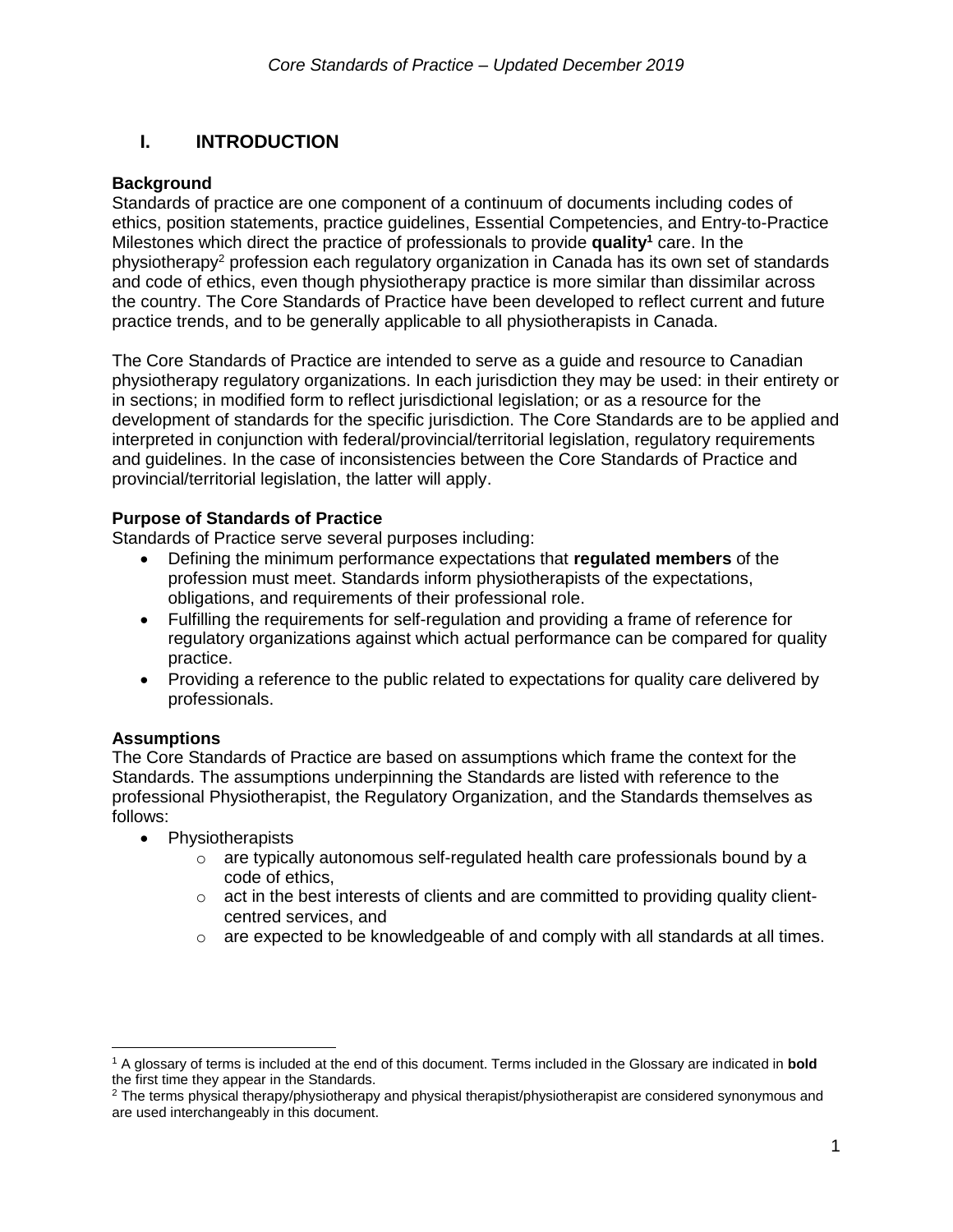- The Regulatory Organization
	- $\circ$  develops/adopts standards as a basis for monitoring registrants' performance, and
	- $\circ$  is committed to serving and protecting the interests of the public.
- The Standards
	- o outline minimum, mandatory performance requirements,
	- $\circ$  are interpreted within the context of the regional jurisdiction,
	- o are one component of a continuum of professional documents outlining professionals' practice, and
	- $\circ$  are to be applied as a comprehensive unit that physiotherapists must comply with to direct their practice at all times.

### <span id="page-4-0"></span>**How the Core Standards of Practice are Organized**

The Core Standards of Practice are organized alphabetically for ease of access.

Each standard includes the following:

- A *standard statement* that outlines the expected performance of the regulated member.
- *Expected outcome* that describes what clients can expect from services when the standard is met by the physiotherapist.
- *Performance expectations* that outline the actions that must be demonstrated by the physiotherapist to indicate how the standard is met in practice. The expectations are not all inclusive nor are they listed in order of importance.
- *Related standards* that provide complementary and/or additional information related to the specific standard.
- *Resources* that support and provide additional information related to each standard. In addition to the resources listed, legislation in place in each provincial/territorial jurisdiction should also be considered.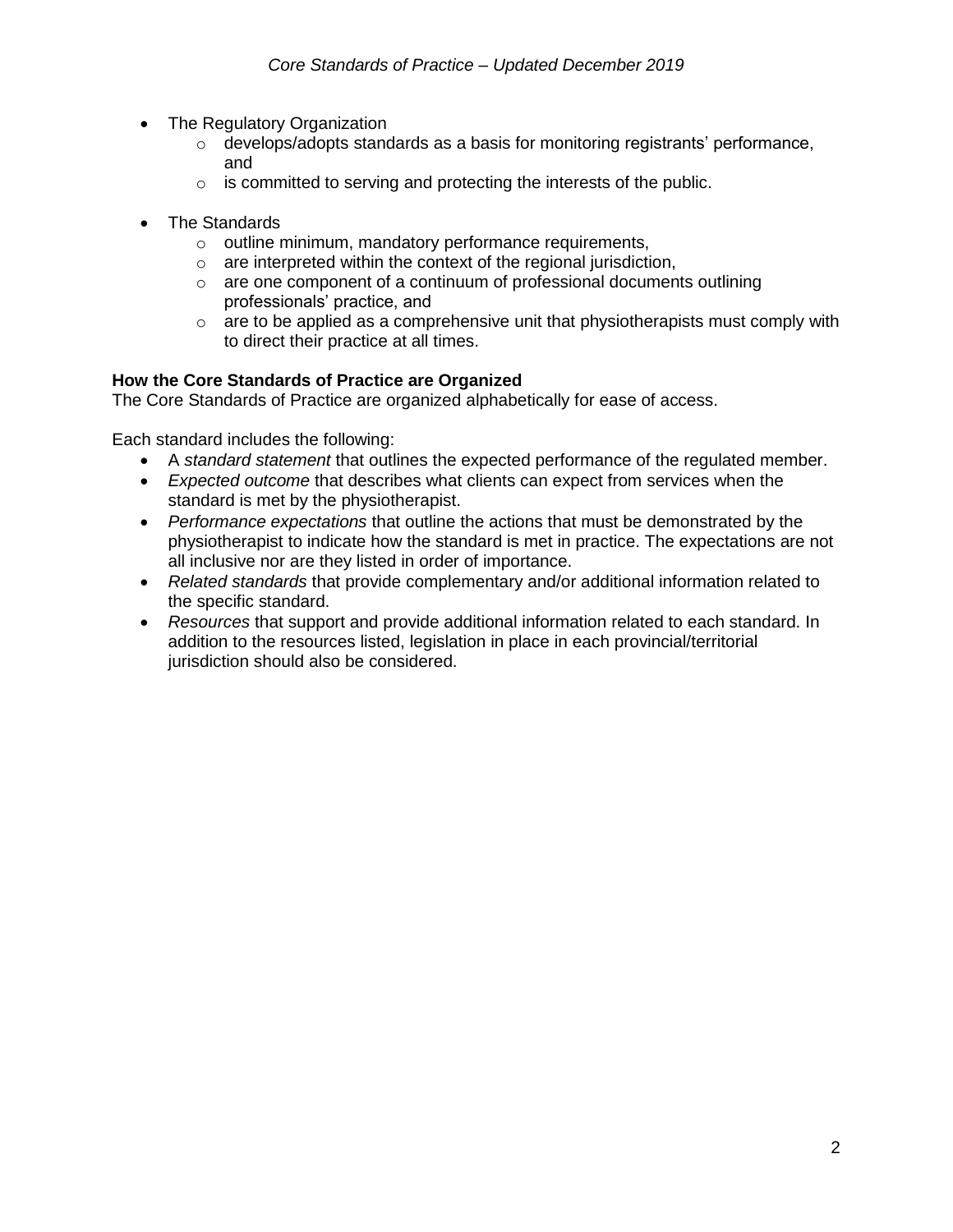# <span id="page-5-0"></span>**II. CORE STANDARDS OF PRACTICE**

# <span id="page-5-1"></span>**Standard 1. Advertising**

### **Standard**

The physiotherapist advertises in a manner that is truthful, accurate, verifiable, not misleading to the public, and in compliance with regulatory requirements.

### **Expected Outcome**

**Clients** can expect that advertising of physiotherapy services and products is not misleading and enables them to make informed choices.

### **Performance Expectations**

The physiotherapist:

- a. Makes reasonable efforts to confirm that all advertising of physiotherapy services and products is truthful, accurate, and verifiable.
- b. Refrains from using advertising that:
	- i. promotes unnecessary services;
	- ii. provides unsubstantiated claims or guarantees of successful results;
	- iii. makes comparative statements about service quality, health providers, and products and/or endorses products for financial gain; and
	- iv. questions or diminishes the skills of other providers or the services of other clinics or facilities.
- c. Advertises only the physiotherapy services that he/she is competent to perform.

- Standard 5. Communication
- Standard 7. Conflict of Interest
- Standard 13. Legislative Responsibilities
- <span id="page-5-2"></span>• Standard 20. Use of Title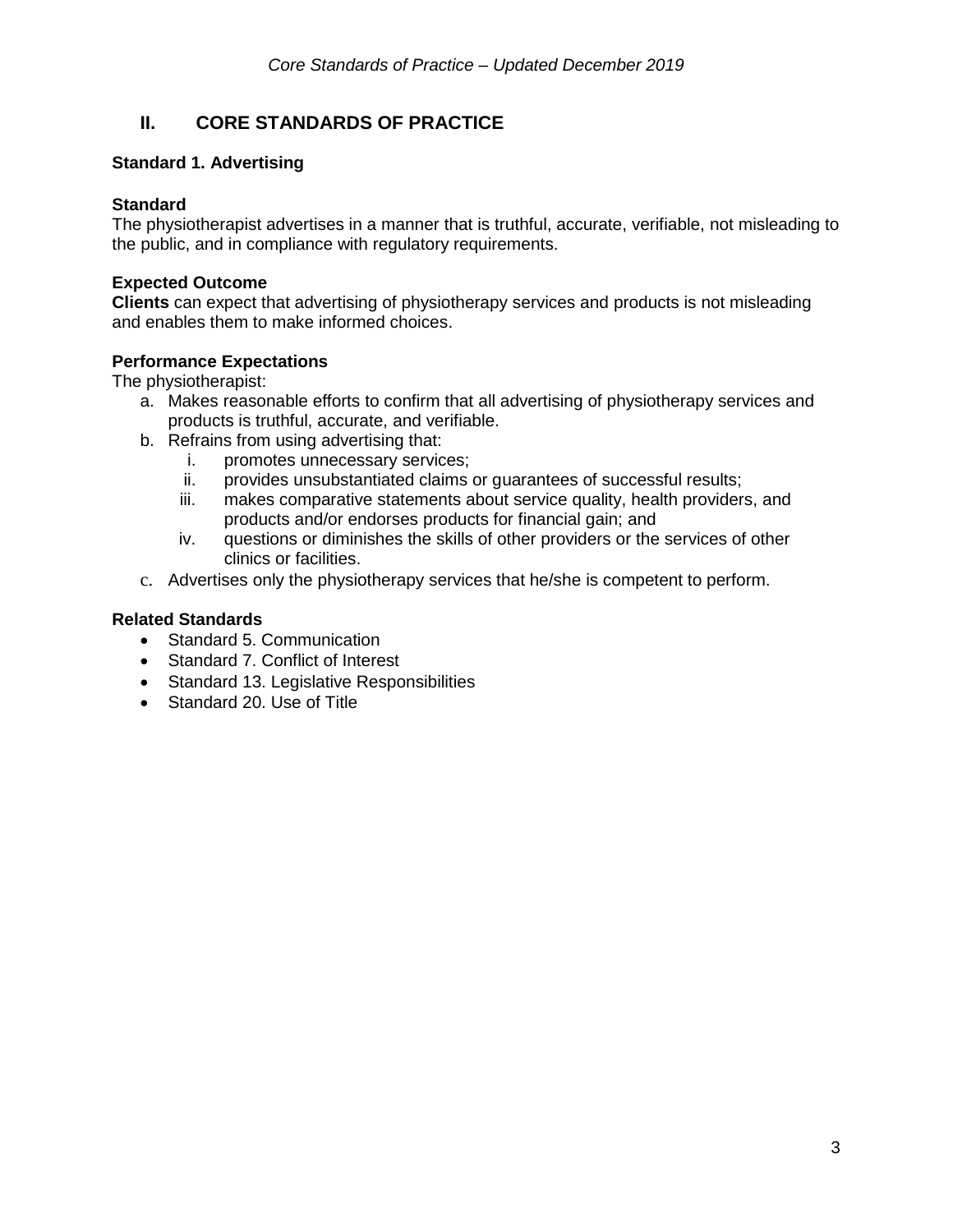### **Standard 2. Client Assessment, Diagnosis, Interventions**

#### **Standard**

The physiotherapist demonstrates **proficiency** in client assessment, diagnosis, and **interventions** to deliver **quality** client-centred services.

#### **Expected Outcome**

**Clients** can expect the physiotherapist to select appropriate assessment tools, make an informed physiotherapy diagnosis, and apply intervention procedures that are carried out proficiently for quality delivery of **physiotherapy services**.

#### **Performance Expectations**

The physiotherapist:

- a. Obtains clients' ongoing informed consent to proposed services.
- b. Applies appropriate assessment procedures to evaluate clients' health status using **standardized measures** as available.
- c. Uses critical thinking and professional judgment to interpret the assessment findings and determine a physiotherapy diagnosis.
- d. In collaboration with clients, develops realistic intervention plans to address clients' needs and goals.
- e. Applies intervention procedures safely and effectively.
- f. Assigns appropriate tasks to **supervisees** with clients' consent.
- g. Re-evaluates and monitors clients' responses throughout the course of interventions, making adjustments and discontinuing services that are no longer required or effective.
- h. Makes appropriate referrals when clients' needs are best addressed in collaboration with/or by another provider.
- i. Collaborates with clients and other providers as appropriate to plan and implement discharge plans.
- j. Provides client education to enable and optimize clients' transition to self-management.
- k. Promotes continuity in service by collaborating and facilitating clients' transition from one health sector or provider to another.
- l. Delivers only services that are clinically indicated for clients, and that he/she is competently able to provide.
- m. Advocates within her/his capabilities and context of practice for clients to obtain the resources they require to meet their health goals.

- Standard 3. Client-Centred Care
- Standard 4. Collaborative Practice
- Standard 6 Competence
- Standard 8. Consent
- Standard 9. Documentation and Record Keeping
- Standard 10. Evidence-Informed Practice
- Standard 19 Supervision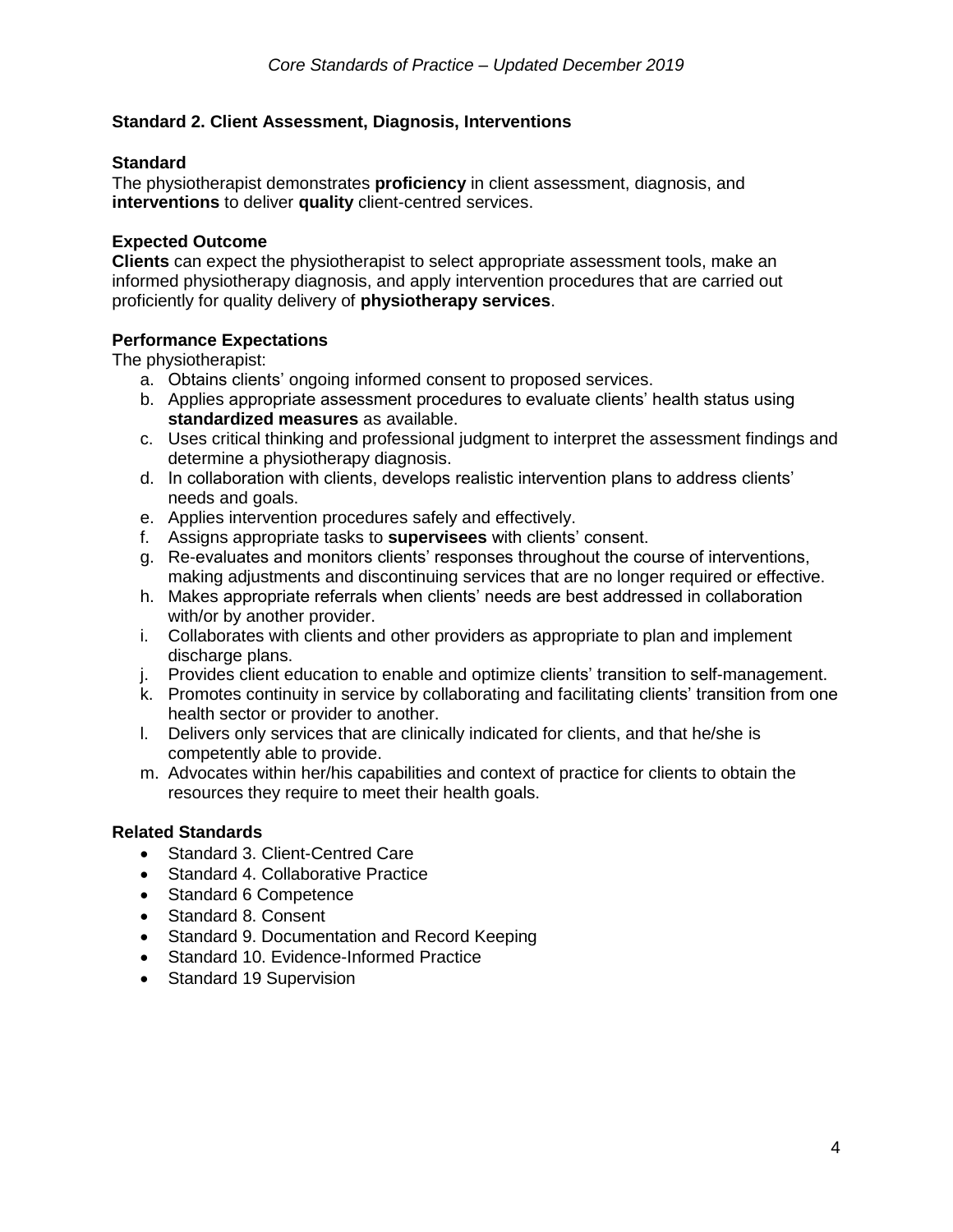### <span id="page-7-0"></span>**Standard 3. Client-Centred Care**

#### **Standard**

The physiotherapist integrates a **client-centred approach** in all aspects of **physiotherapy service delivery.**

#### **Expected Outcome**

**Clients** can expect that they will be treated respectfully and their input will be valued, acknowledged, and integrated into all aspects of physiotherapy service delivery.

#### **Performance Expectations**

The physiotherapist:

- a. Treats clients in a manner that recognizes and appreciates their autonomy, uniqueness, goals, and self-worth at all times.
- b. Involves clients in decision-making regarding their care, respecting their independence and right to refuse or withdraw from treatment at any time.
- c. Communicates with clients to facilitate their understanding of the care plan and how it addresses their goals; outline the risks and benefits of services; and obtain informed consent.
- d. Monitors clients' responses throughout service delivery, adjusting and modifying interventions/approaches as required, and obtaining ongoing informed consent.
- e. Treats all clients with compassion, respect, and dignity throughout the course of their care.

- Standard 2. Client Assessment, Diagnosis, Interventions
- Standard 5. Communication
- Standard 8. Consent
- Standard 9. Documentation and Record Keeping
- Standard 15. Professional Boundaries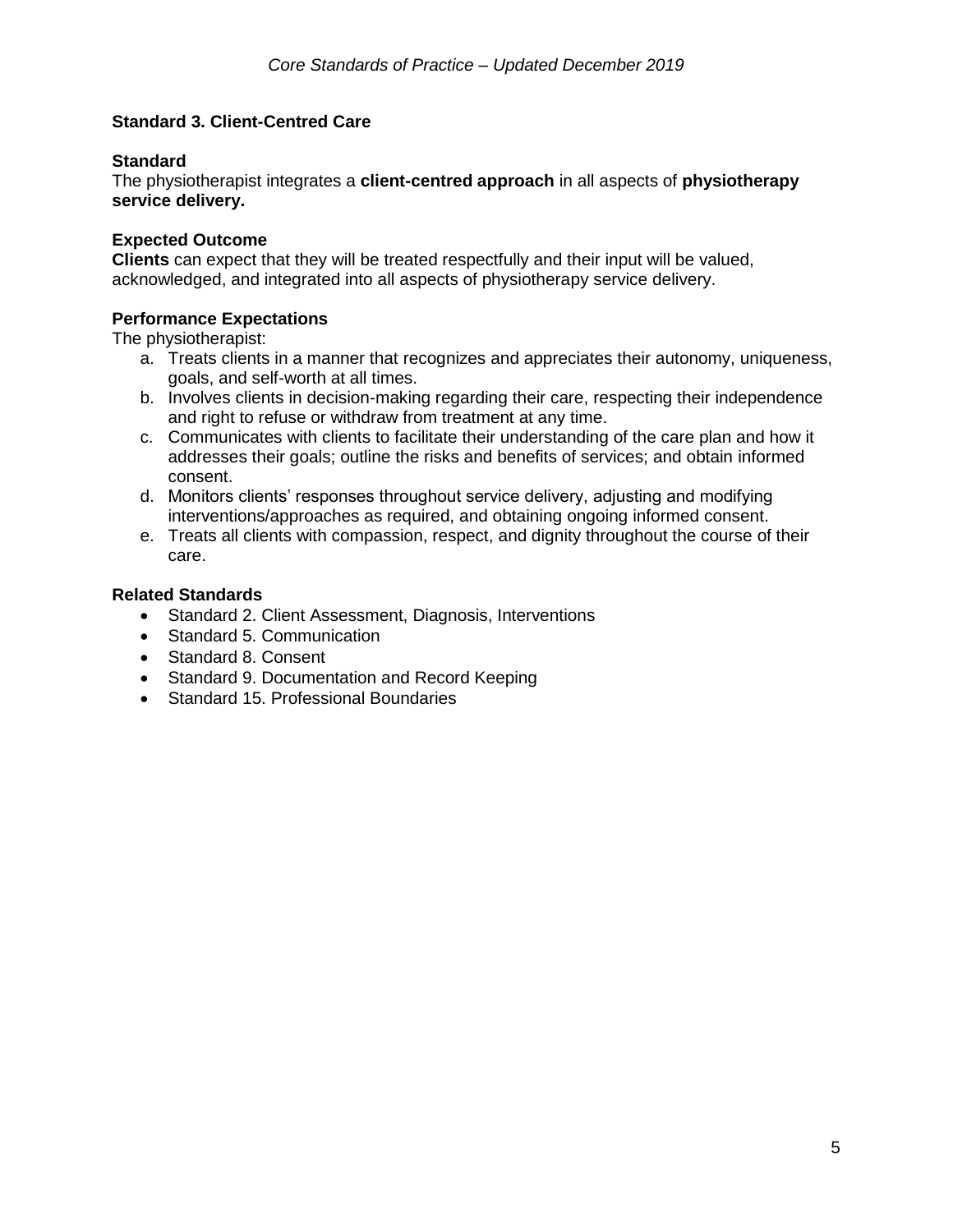# <span id="page-8-0"></span>**Standard 4. Collaborative Practice**

### **Standard**

The physiotherapist promotes **collaborative practice** with **clients**, health care team members, and other stakeholders to support the delivery of integrated, quality, client-centred care.

# **Expected Outcome**

Clients can expect that the physiotherapist collaborates effectively with others to promote integrated client-centred care.

# **Performance Expectations**

The physiotherapist:

- a. Works collaboratively with clients, heath care team members, and other stakeholders to promote shared decision-making and integrated care.
- b. Uses shared leadership and conflict resolution strategies to resolve or accept differences and optimize effective team collaboration.
- c. Communicates effectively, obtaining informed consent and maintaining confidentiality with clients, team members, and other stakeholders at all times.
- d. Shares information with clients, team members, and other stakeholders about the roles and responsibilities of physiotherapists in client-centred care.
- e. Consults with/refers to the appropriate team member when aspects of clients' goals are best addressed by another provider.
- f. Communicates effectively with clients, team members, and other stakeholders to facilitate collaboration and coordinate care.
- g. Participates in **concurrent treatment** of the same condition when approaches are **complementary**, of benefit to clients, and an appropriate use of human/financial resources.
- h. Discontinues concurrent services and documents when approaches conflict, there is inefficient use of resources, and/or the risks outweigh the benefits to clients.
- i. Treats clients, health care team members, and other stakeholders with dignity and respect at all times.

- Standard 2. Client Assessment, Diagnosis, Interventions
- Standard 3. Client-Centred Care
- Standard 5. Communication
- Standard 8. Consent
- Standard 9. Documentation and Record Keeping
- Standard 14. Privacy/Confidentiality
- Standard 15. Professional Boundaries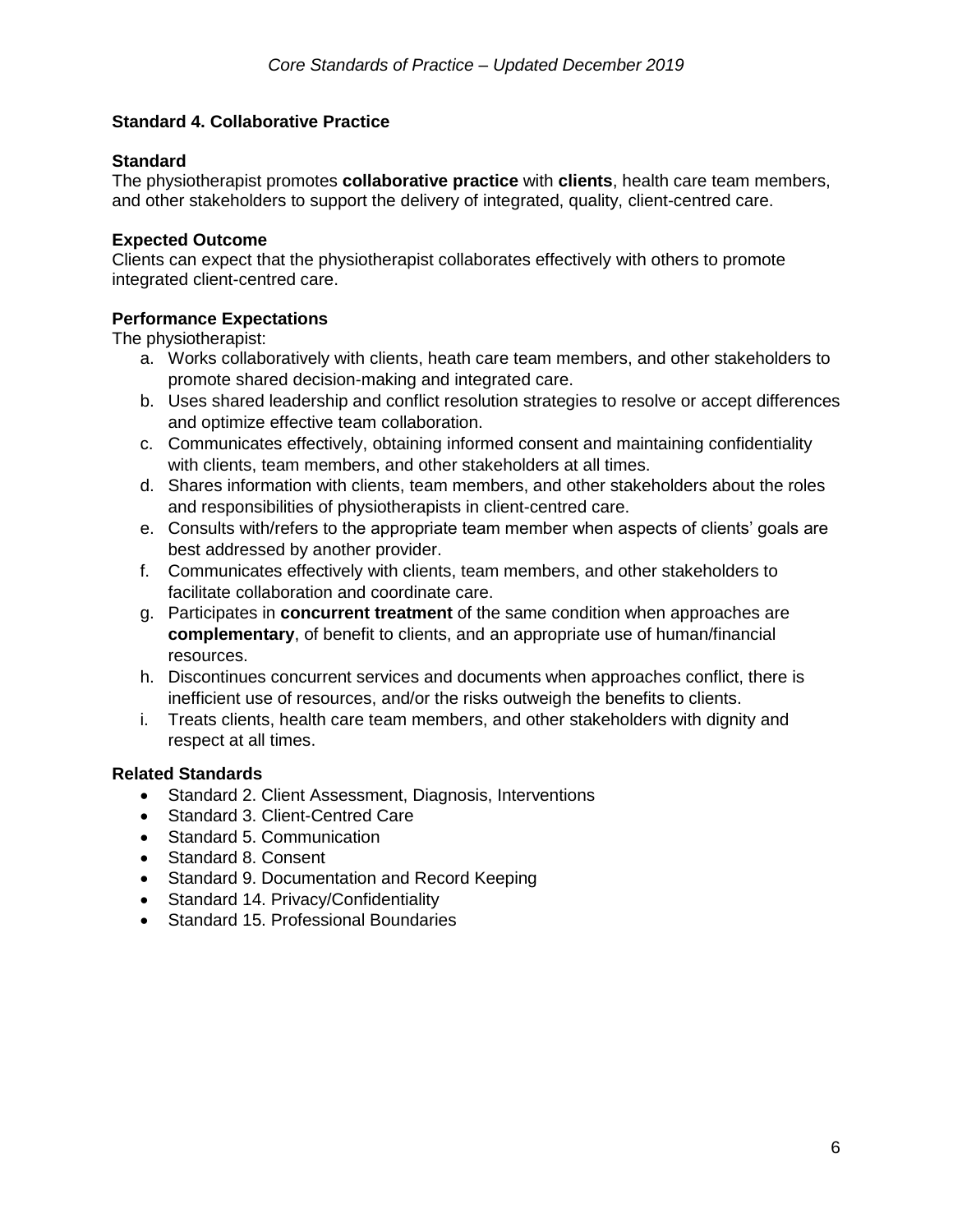### <span id="page-9-0"></span>**Standard 5. Communication**

#### **Standard**

The physiotherapist communicates clearly, effectively, professionally, and in a **timely** manner to support and promote quality services.

#### **Expected Outcome**

**Clients** can expect that communication with the physiotherapist will be respectful and professional, and will contribute to their understanding and participation in their health management.

#### **Performance Expectations**

The physiotherapist:

- a. Uses respectful, open, clear, and honest communication in all professional interactions (e.g., spoken, written, social media).
- b. Communicates effectively with clients to promote their understanding of proposed services (e.g., active listening, use of **plain language**, encouraging questions).
- c. Identifies potential barriers to effective communication and makes a reasonable effort to address these barriers (e.g., interpreters, technology, diagrams, printed education materials).
- d. Documents all communications accurately, clearly, professionally, and in a timely manner.

- Standard 2. Client Assessment, Diagnosis, Interventions
- Standard 3. Client-Centred Care
- Standard 4, Collaborative Practice
- Standard 9. Documentation and Record Keeping
- <span id="page-9-1"></span>• Standard 14. Privacy/Confidentiality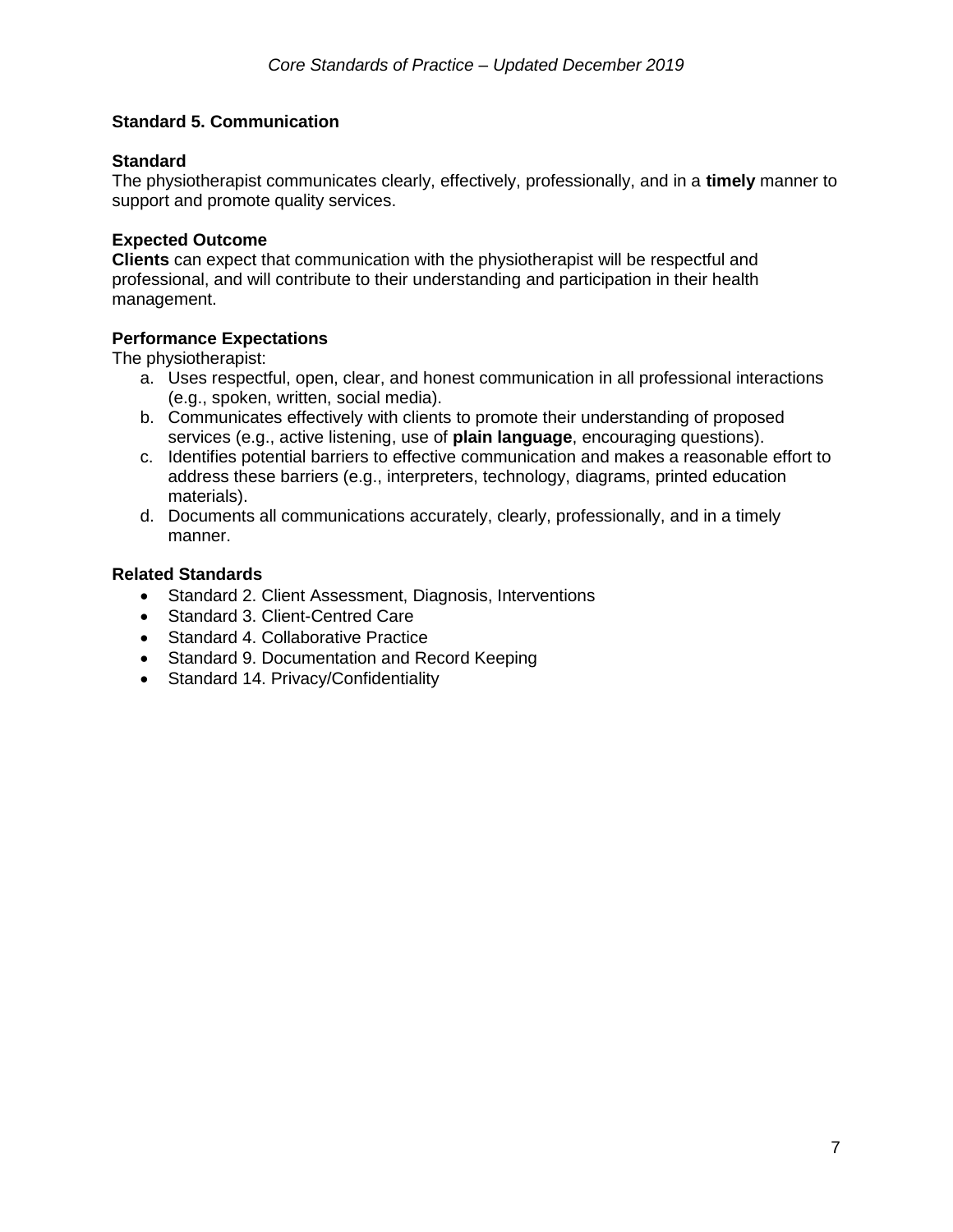### **Standard 6. Competence**

#### **Standard**

The physiotherapist practices within her/his level of **competence** and actively pursues continuous lifelong learning to maintain competence in existing and emerging areas of her/his practice.

### **Expected Outcome**

**Clients** can expect that the services they receive are delivered by a physiotherapist who actively maintains her/his competence in existing and emerging areas of practice.

### **Performance Expectations**

The physiotherapist:

- a. Practices within her/his level of competence, incorporating the required knowledge and skills to deliver quality client-centred care.
- b. Takes appropriate actions (e.g., referral to another physiotherapist or health care provider, courses, mentorship) in situations where he/she does not have the required competence to deliver quality client-centred care.
- c. Complies with the appropriate provincial/territorial regulatory requirements of continuing competence programs.
- d. Engages in self-reflection to identify learning needs and objectives to maintain competence.
- e. Actively participates in self-directed life-long learning to maintain competence in existing practice areas and to acquire competence in new and emerging areas of practice.

- Standard 2. Client Assessment, Diagnosis, Interventions
- Standard 10. Evidence-Informed Practice
- Standard 13. Legislative Responsibilities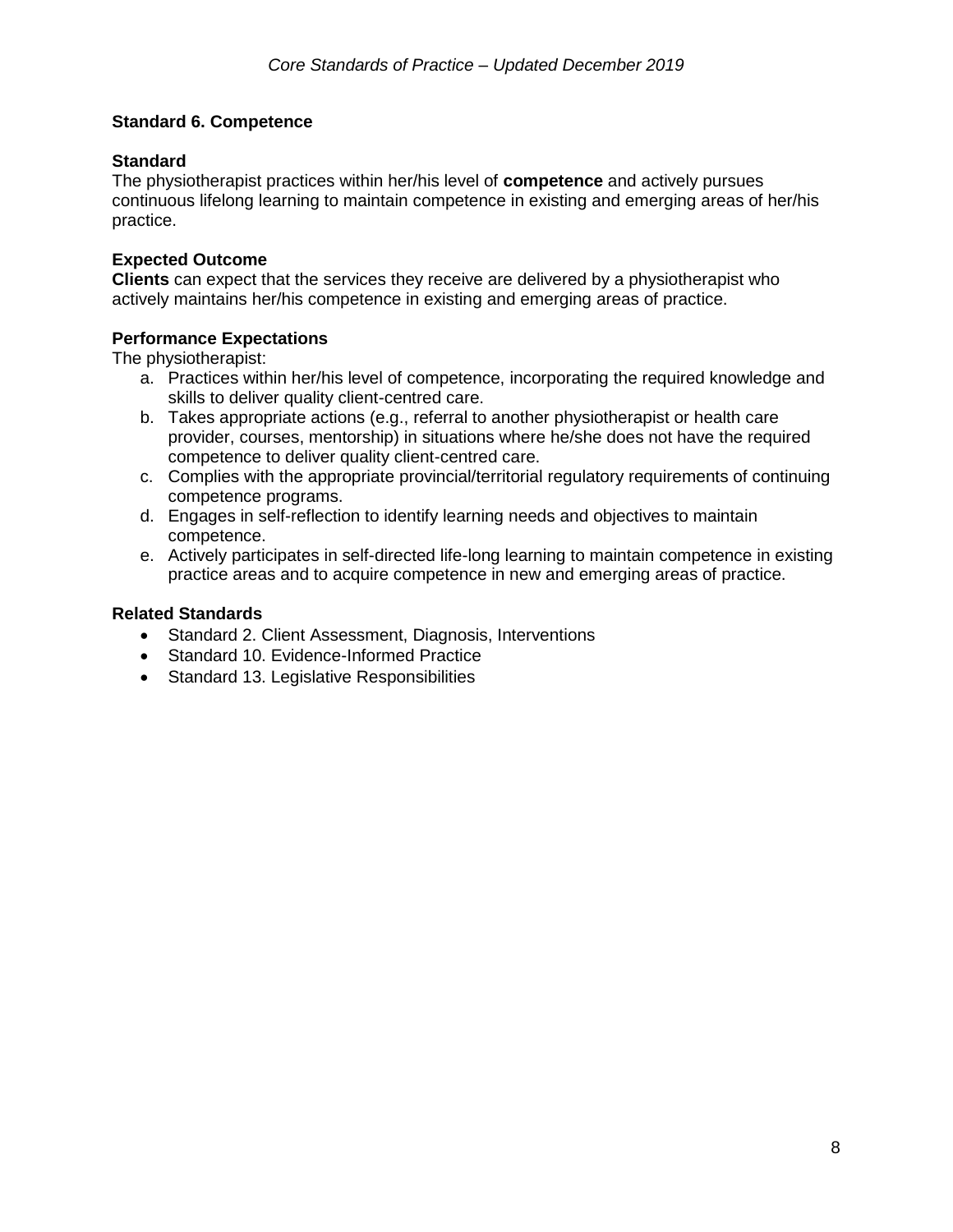# <span id="page-11-0"></span>**Standard 7. Conflict of Interest**

# **Standard**

The physiotherapist must identify and avoid, or manage any real, potential, or perceived **conflicts of interest.**

### **Expected Outcome**

**Clients** can expect that the physiotherapist delivers services in clients' best interests and that real, potential, or perceived conflicts of interest are disclosed and managed.

# **Performance Expectations**

The physiotherapist must:

- a. Identify and manage any situations of real, potential or perceived conflicts of interest. This includes but is not limited to:
	- i. receiving financial or other benefits from other providers related to accepting referrals, providing services, or selling products;
	- ii. providing and/or accepting incentives to/from others to generate referrals, provide services, or sell products;
	- iii. receiving financial incentives based on client numbers, service volumes, profits, etc.; and
	- iv. self-referring clients acquired in the public sector for treatment in the private sector for her/his own personal gain.
- b. Refrain from participating in any real, potential, or perceived conflicts of interest. In situations where conflict of interest cannot be avoided; manage and provide full disclosure of the conflict of interest to clients and others as appropriate; and document in a complete, open, and timely manner how the conflict was managed.
- c. Make a reasonable effort to refrain from providing services to an individual with whom he/she has a close personal relationship. In situations where this conflict of interest cannot be avoided (e.g., where no other professional with the specific skills is available), fully disclose and document the conflict of interest, indicating how the relationship is to the client's benefit and in compliance with regulatory requirements.

- Standard 1. Advertising
- Standard 3. Client-Centred Care
- Standard 8. Consent
- <span id="page-11-1"></span>• Standard 13. Legislative Responsibilities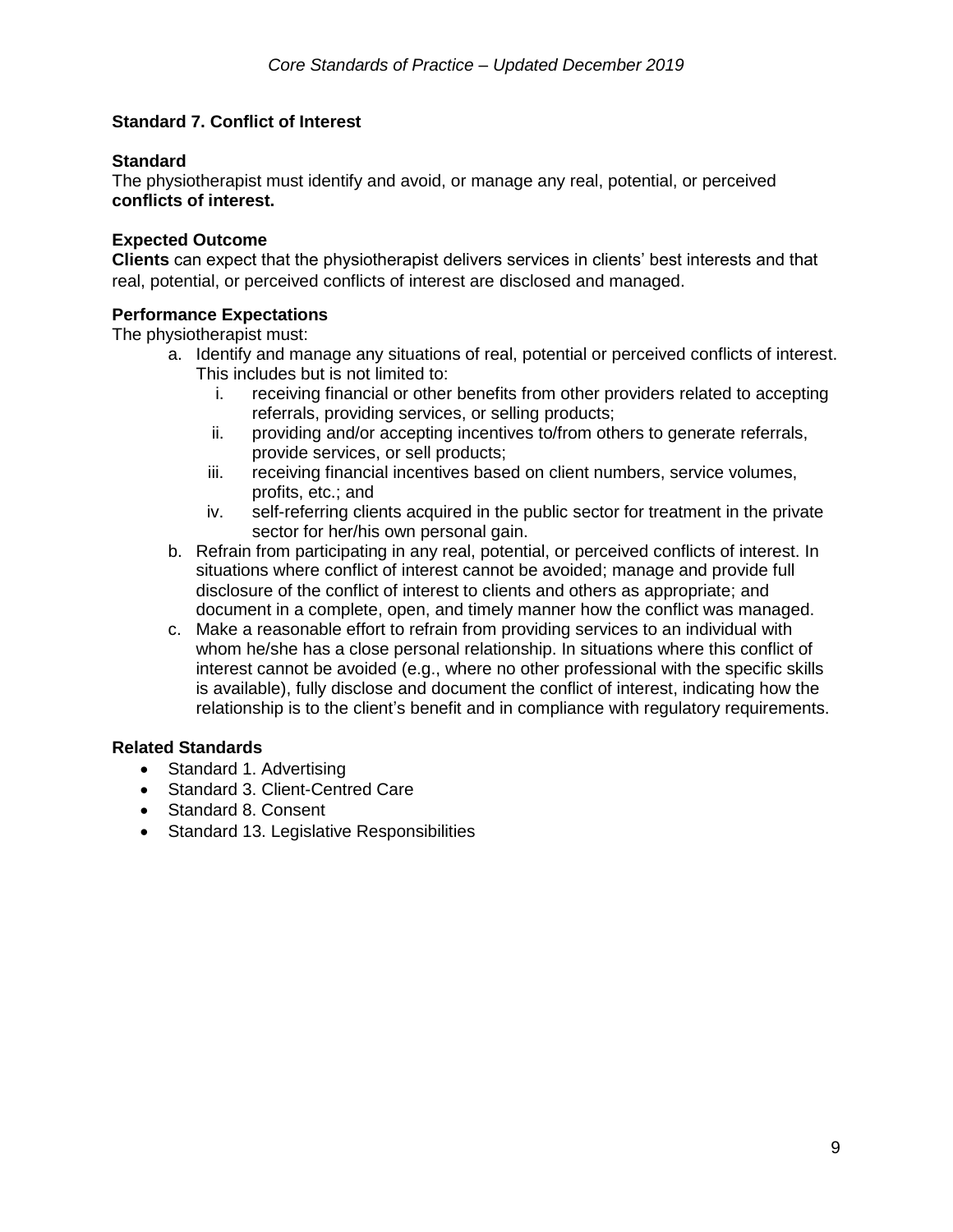### **Standard 8. Consent**

#### **Standard**

The physiotherapist obtains **clients**' ongoing **informed consent** for the delivery of physiotherapy services.

#### **Expected Outcome**

Clients can expect that they will be informed of the options, risks, and benefits of proposed services; asked to provide their consent; and that the physiotherapist will respect their right to question, refuse options, and/or withdraw from services at any time.

#### **Performance Expectations**

The physiotherapist:

- a. Communicates with clients to explain and facilitate their understanding of physiotherapy service options.
- b. Explains to clients the risks and benefits of physiotherapy service options and the consequences of participating or not in proposed interventions.
- c. Obtains and documents clients' ongoing informed consent to proposed services.
- d. Respects the autonomy of clients to question, decline options, refuse, and/or withdraw from services at any time.
- e. Obtains informed consent from the appropriate individual, according to applicable legislation and regulatory requirements, in cases when clients are incompetent, incapacitated, and/or unable to provide consent.
- f. In situations of physiotherapy research, obtains approval from the appropriate research ethics authority and informed consent from clients prior to their participation in studies.

- Standard 2. Client Assessment, Diagnosis, Interventions
- Standard 3. Client-Centred Care
- Standard 5. Communication
- Standard 9. Documentation and Record Keeping
- <span id="page-12-0"></span>• Standard 19. Supervision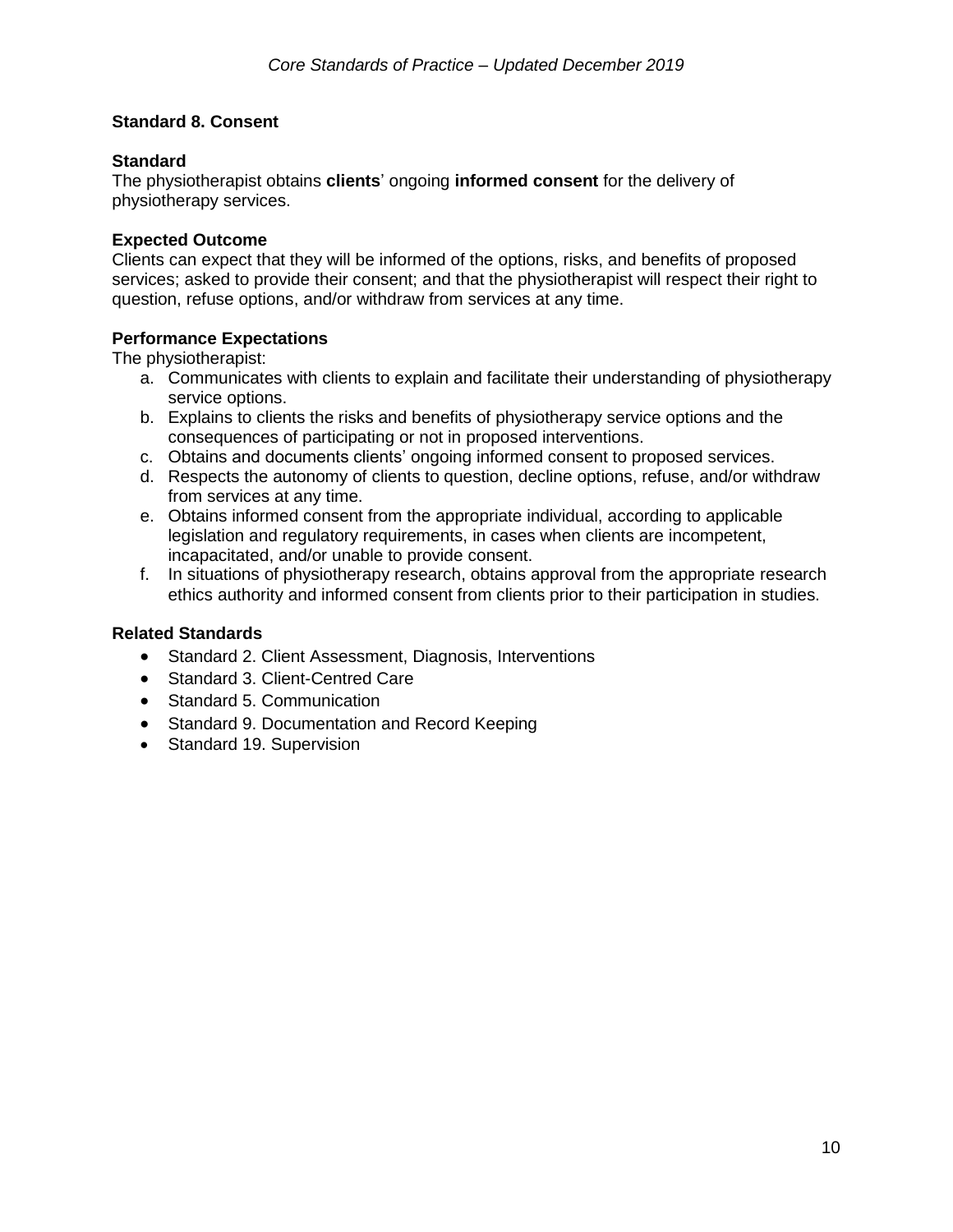### **Standard 9. Documentation and Record Keeping**

#### **Standard**

The physiotherapist maintains documents/records that are accurate, legible and complete; written in a timely manner; and in compliance with applicable legislation and regulatory requirements.

#### **Expected Outcome**

**Clients** can expect that their physiotherapy records are confidential, accurate, complete, and comply with applicable legislation and regulatory requirements.

#### **Performance Expectations**

The physiotherapist:

- a. Maintains and shares all documentation, correspondence, and records (e.g., paper, electronic) in compliance with applicable legislation and regulatory requirements including confidentiality and privacy standards.
- b. Maintains legible, accurate, complete (e.g., date, provider signature, unique client identification), and timely records related to all aspects of client care in either French or English.
- c. Confirms that all correspondence (e.g., **electronic communication, social media**) and documentation is professionally written in compliance with applicable legislation and regulatory requirements.
- d. Makes changes to existing records in compliance with applicable legislation and regulatory requirements.
- e. Verifies that personal information (documents/data) contained in electronic record systems is protected when in storage and transferred through the appropriate use of electronic security mechanisms (e.g., passwords, encryption).
- f. Verifies that electronic records have an audit trail that clearly captures access and documentation or alterations made to the record (e.g., the time and date, individuals who access the record and/or make late entries, and changes).
- g. Makes a reasonable effort to confirm that all professional electronic correspondence is sent to the intended recipient.
- h. Retains records (e.g., client, equipment, financial) according to the length of time specified by applicable legislation and regulatory requirements.
- i. Disposes of records (e.g., electronic, paper) in a manner that maintains privacy and confidentiality of personal information.
- j. Takes action to prevent abandonment of client records (e.g., in the case of retirement, closing a practice).

- Standard 5 Communication
- Standard 13. Legislative Compliance
- Standard 14. Privacy/ Confidentiality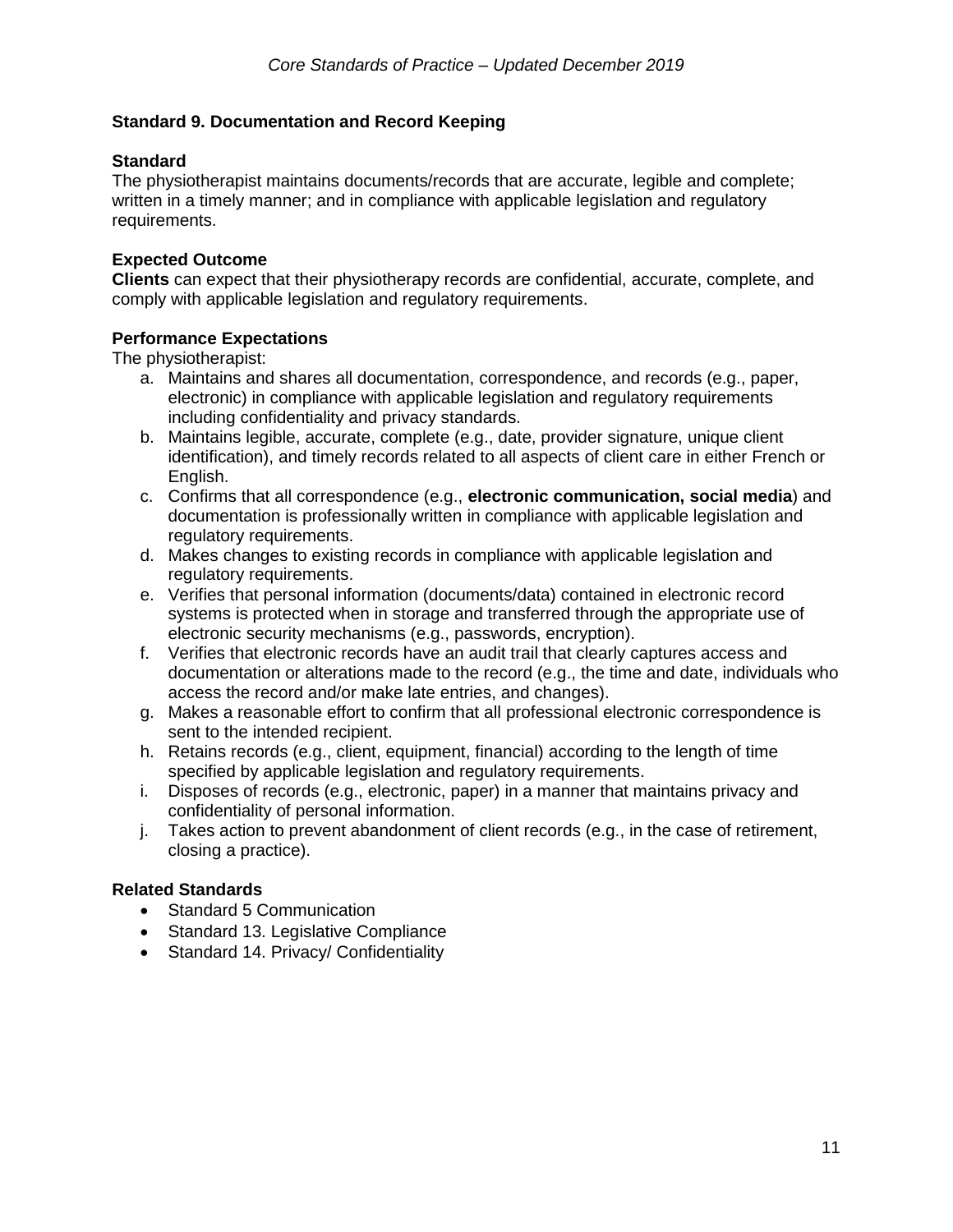### <span id="page-14-0"></span>**Standard 10. Evidence-Informed Practice**

#### **Standard**

The physiotherapist incorporates **evidence-informed practice** in all aspects of physiotherapy service delivery.

#### **Expected Outcome**

**Clients** can expect that the physiotherapy services they receive are informed by consideration of the best available evidence, client needs, and the personal knowledge and experience of the physiotherapist.

#### **Performance Expectations**

The physiotherapist:

- a. Incorporates current physiotherapy related evidence into client-centred care by reviewing relevant research/information and integrating findings into assessment and intervention plans.
- b. Integrates critical thinking and professional judgment into client-centred care, evaluates her/his practice in terms of client outcomes, and modifies approaches based on this selfreflective process.
- c. Participates in sharing information related to evidence and best practices to support improvement of client outcomes and the delivery of quality services within the health care system at large.

#### **Related Standards**

- Standard 2. Client Assessment, Diagnosis, Interventions
- Standard 3. Client-Centred Care
- Standard 6. Competence
- Standard 8. Consent

•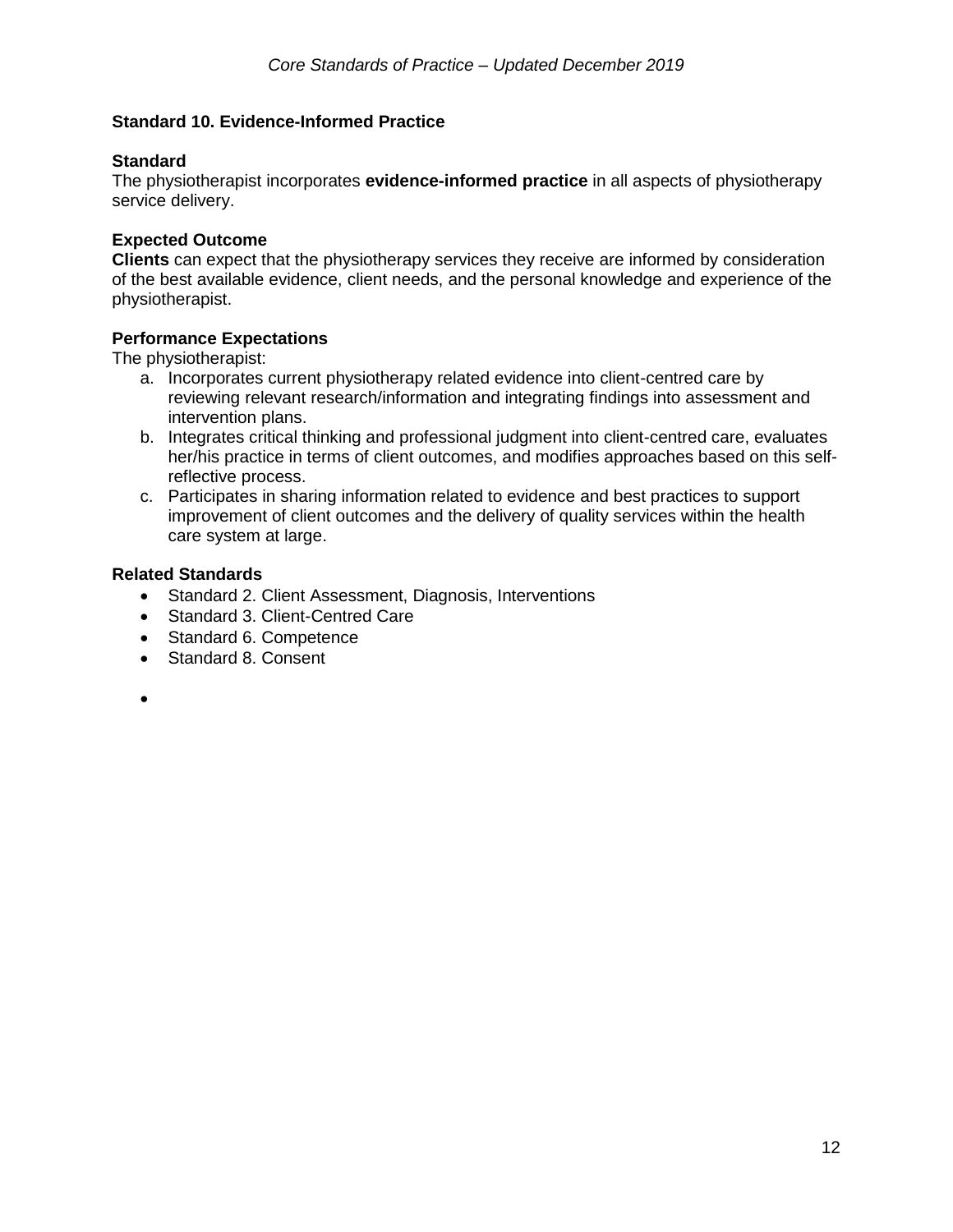### <span id="page-15-0"></span>**Standard 11. Fees and Billing**

#### **Standard**

The physiotherapist is responsible for ensuring that the fees charged for physiotherapy services are transparent and justifiable to enable **clients** to make informed choices.

#### **Expected Outcome**

Clients can expect that fee schedules and billing practices for physiotherapy services are transparent, justifiable, and clearly communicated.

#### **Performance Expectations**

The physiotherapist:

- a. Clearly communicates applicable fees to clients prior to the provision of physiotherapy services.
- b. Provides a fee schedule that includes transparent and accurate information about billing policies and all potential charges (e.g., assessments, reports, cancellations, equipment, any additional specialized fees).
- c. Provides clients with clear, transparent, accurate, and **comprehensive** invoices/receipts, in a timely manner.
- d. Maintains accurate and complete financial records related to the provision of services.
- e. Is responsible for all billing under her/his registration number, identifying and correcting any errors in a timely manner.
- f. Confirms processes are in place to resolve issues arising from billing disputes.

- Standard 3. Client-Centred Care
- Standard 7. Conflict of Interest
- Standard 9. Documentation and Record Keeping
- Standard 13. Legislative Responsibilities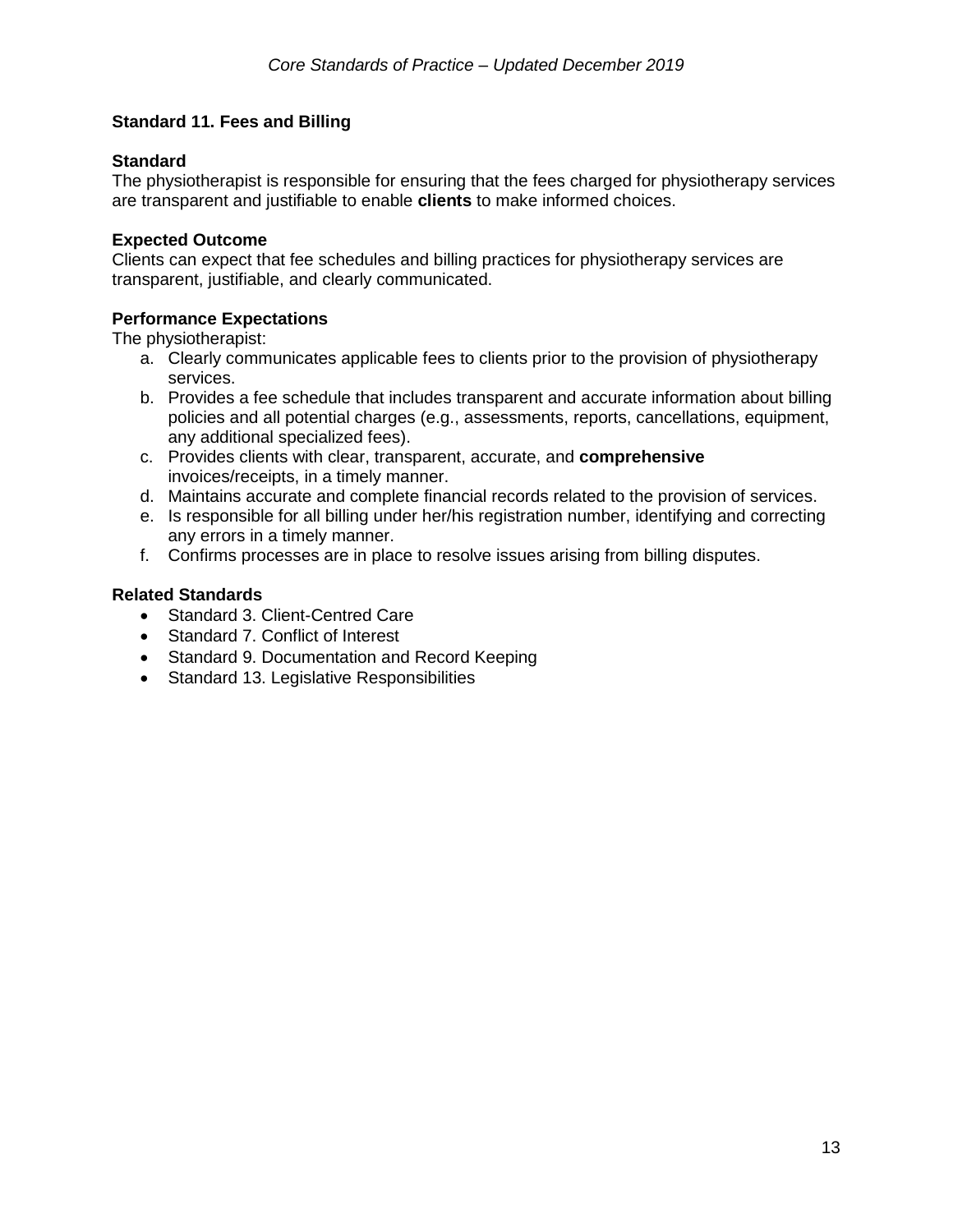### <span id="page-16-0"></span>**Standard 12. Infection Control**

#### **Standard**

The physiotherapist complies with **infection prevention and control** measures to support the health and safety of **clients**, health care providers, her/himself, and others.

#### **Expected Outcome**

Clients can expect that the measures in place for infection prevention and control during the provision of physiotherapy services are in compliance with applicable legislation, regulatory requirements, standards, and guidelines.

#### **Performance Expectations**

The physiotherapist:

- a. Acquires the education, training, and proficiency to apply infection prevention and control techniques in physiotherapy practice (e.g., when needling, suctioning).
- b. Adheres to best practices of infection prevention and control in physiotherapy practice according to applicable legislation, regulatory requirements, standards, and guidelines.
- c. Maintains the cleanliness of all spaces, equipment, and devices according to appropriate legislation, infection prevention and control standards/policies, and manufacturers' recommendations.
- d. Disposes of devices and materials according to best practices and established protocols.
- e. Uses **universal precautions** (e.g., hand washing, personal protective equipment) when in contact with potentially infectious substances (e.g., sputum, blood).

- Standard 9. Documentation and Record Keeping
- Standard 16. Quality Improvement
- Standard 17. Risk Management
- Standard 18. Safety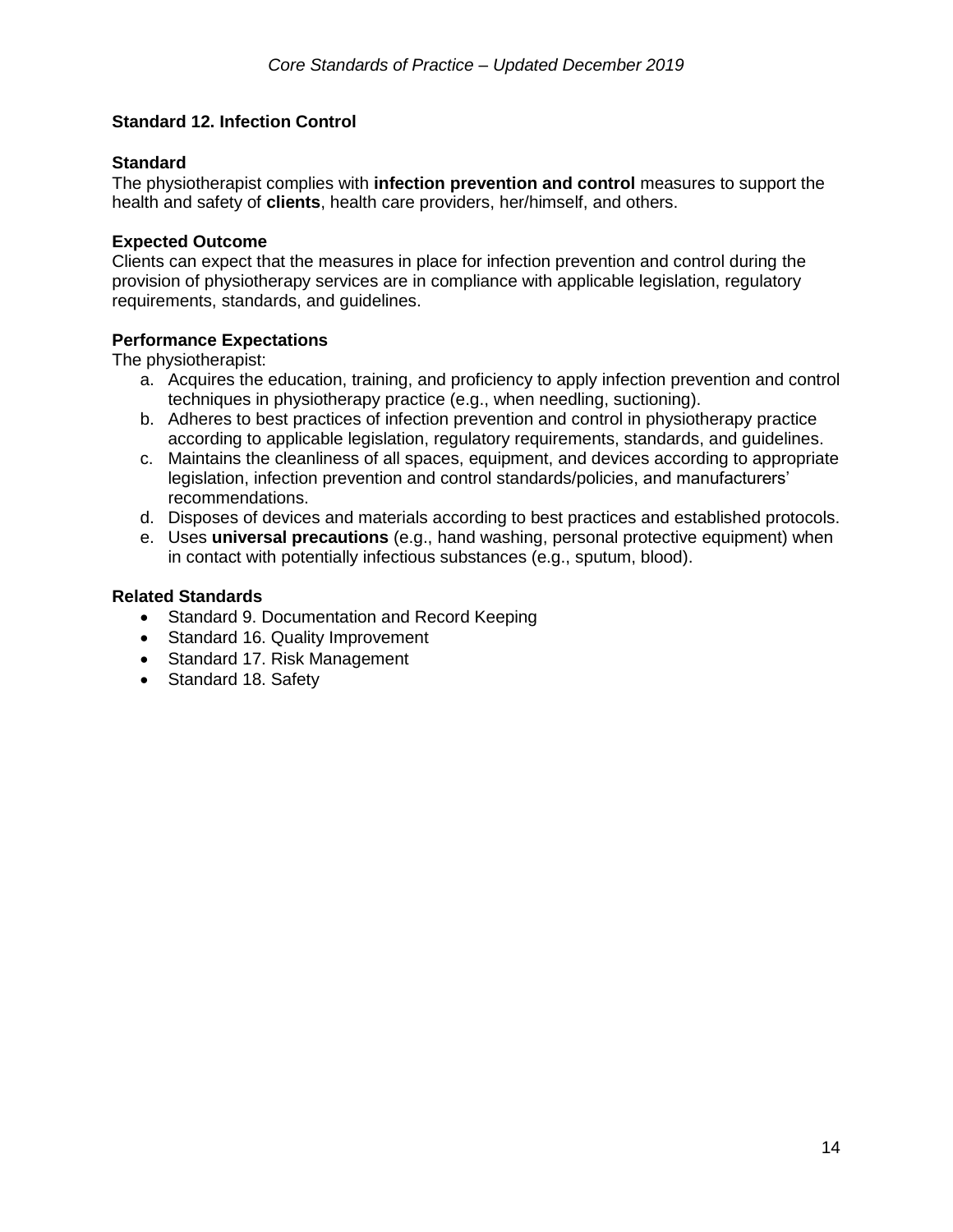### <span id="page-17-0"></span>**Standard 13. Legislative Responsibilities**

#### **Standard**

The physiotherapist practices in compliance with all the legislative and regulatory requirements of their jurisdiction.

#### **Expected Outcome**

**Clients** can expect that the services they receive are delivered by a registered physiotherapist who is in compliance with legislation and regulatory requirements applicable to her/his practice.

### **Performance Expectations**

The physiotherapist:

- a. Maintains current registration with the appropriate physiotherapy regulatory organization.
- b. Is knowledgeable of and complies with relevant federal/provincial/territorial legislation (e.g., privacy legislation, health profession acts) applicable to her/his practice.
- c. Practices in accordance with physiotherapy regulatory requirements (e.g., scope of practice, code of ethics, standards of practice, continuing competence, mandatory reporting, use of title).
- d. Takes responsibility and is accountable for her/his actions.
- e. Conducts her/himself in a manner that promotes respect for the profession.

- Standard 7. Conflict of Interest
- Standard 8. Consent
- Standard 14. Privacy/ Confidentiality
- Standard 18. Safety
- Standard 20. Use of Title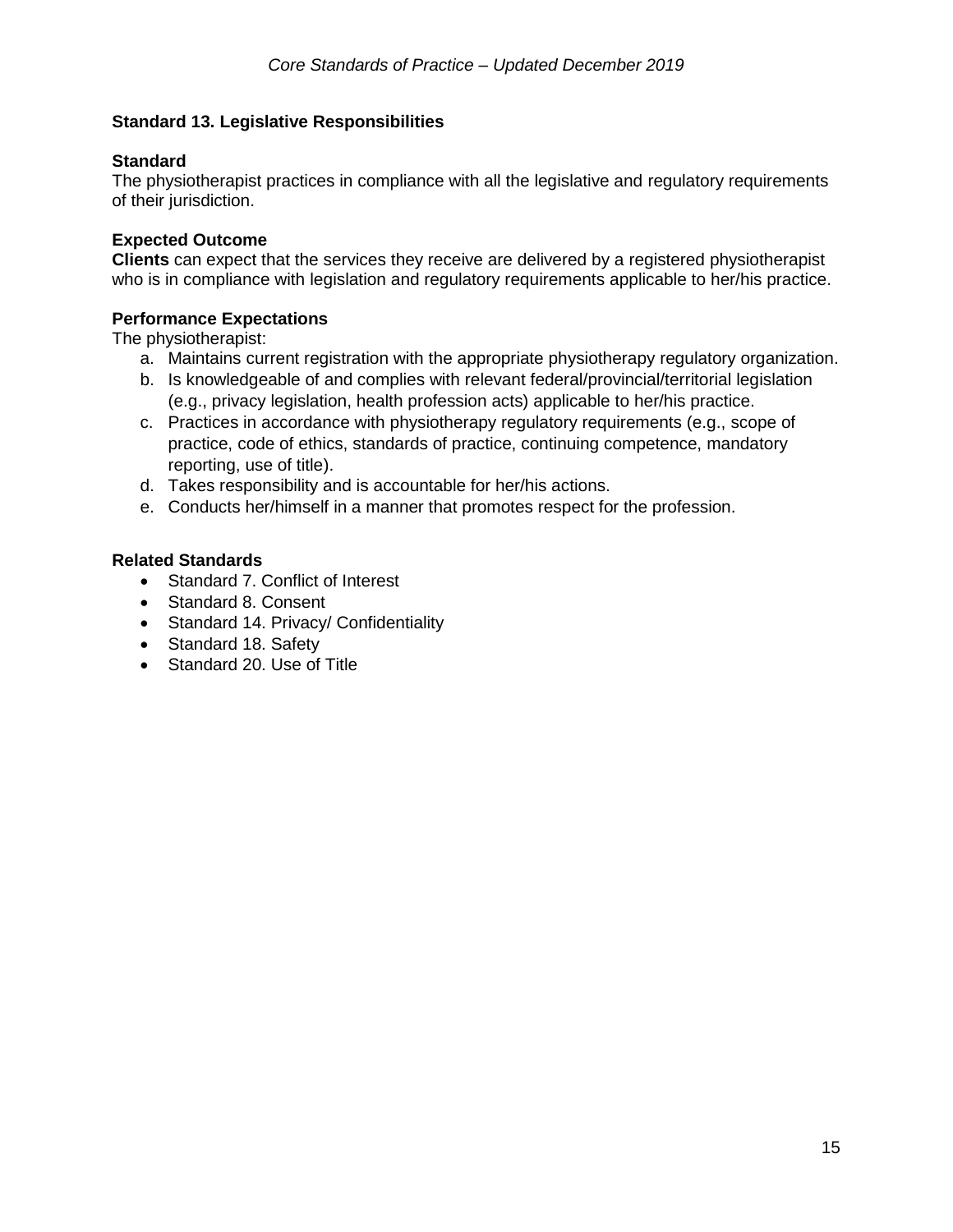### <span id="page-18-0"></span>**Standard 14. Privacy/Confidentiality**

#### **Standard**

The physiotherapist respects **clients**' rights to **privacy** and **confidentiality** of **personal information** including health, financial, and other information by practicing in compliance with applicable legislation and regulatory requirements.

#### **Expected Outcome**

Clients can expect that their personal information will be maintained privately and confidentially in accordance with applicable legislation and regulatory requirements.

### **Performance Expectations**

The physiotherapist:

- a. Complies with all relevant federal/provincial/territorial legislation and regulatory requirements associated with privacy and confidentiality of clients' personal information.
- b. Protects clients' privacy and personal information at all times.
- c. Maintains security of all client documentation/records (e.g., paper, electronic) at all times (e.g., during data collection, storage, transfer, disposal).
- d. Obtains and documents clients' informed consent prior to disclosing confidential information to other parties including communicating and sharing information electronically in accordance with applicable legislation and regulatory requirements.
- e. Only accesses relevant client information/data when providing professional services for the specific client, in keeping with legislative compliance.
- f. Reports data breaches in keeping with relevant federal/provincial/territorial privacy legislation.

- Standard 3. Client-Centred Care
- Standard 8. Consent
- Standard 9. Documentation and Record Keeping
- Standard 13. Legislative Responsibilities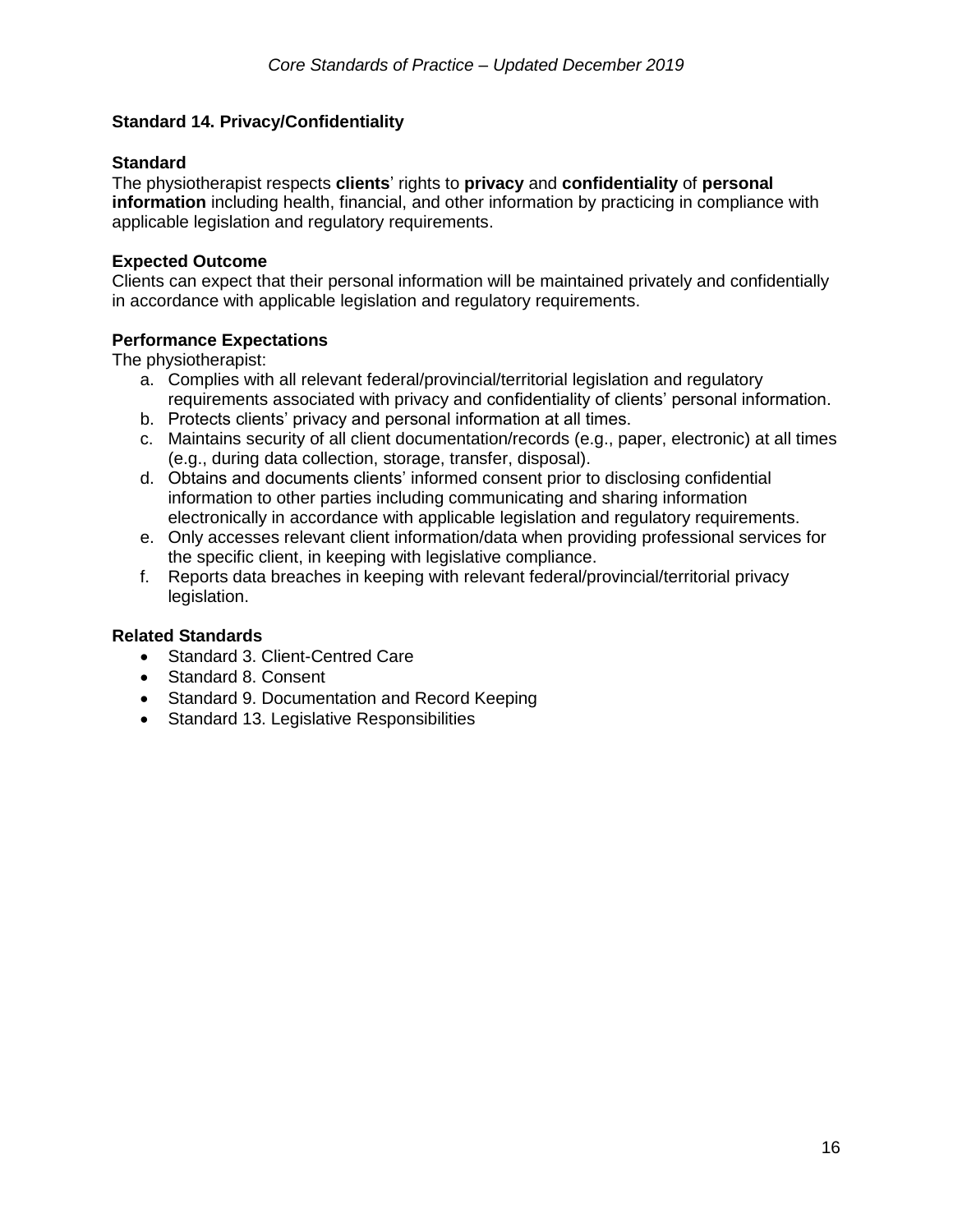### <span id="page-19-0"></span>**Standard 15. Professional Boundaries**

#### **Standard**

The physiotherapist acts with professional integrity and maintains appropriate **professional boundaries** with **clients**, colleagues, students, and others.

### **Expected Outcome**

Clients can expect to be treated with integrity and respect, and that the physiotherapist will maintain professional boundaries appropriate to the **therapeutic relationship** in all interactions. Colleagues, students and others can expect to be treated with integrity and respect and that the physiotherapist will maintain professional boundaries in all interactions.

### **Performance Expectations**

The physiotherapist:

- a. Demonstrates sensitivity, accountability, integrity, honesty, compassion, and respect in all professional interactions.
- b. Understands the impact of power, trust, respect, and physical closeness on relationships with clients, colleagues, students, and others.
- c. Treats clients, colleagues, students and others with respect avoiding all situations, comments and/or actions (e.g., sexual, racial) that would reasonably be perceived as unprofessional, in violation of human rights, or discriminatory.
- d. Maintains professional boundaries and does not make abusive, suggestive or harassing comments or engage in inappropriate physical contact or sexual advances with clients, colleagues, students, and others.
- e. Manages situations of real, potential, or perceived conflicts of interest where the relationship with clients, colleagues, students, and others could be compromised.
- f. Explains to clients beforehand any procedures that could be misinterpreted (e.g., removal of clothing, touching, physical closeness) and obtains ongoing informed consent.
- g. Ends any therapeutic relationship with clients where professional boundaries cannot be maintained or re-established, by transferring care as required.
- h. Confirms that any exchanges using electronic communication and social media are appropriate for therapeutic relationships established with clients.

- Standard 2. Client Assessment, Diagnosis, Interventions
- Standard 3. Client-Centred Care
- Standard 7. Conflict of Interest
- Standard 8. Consent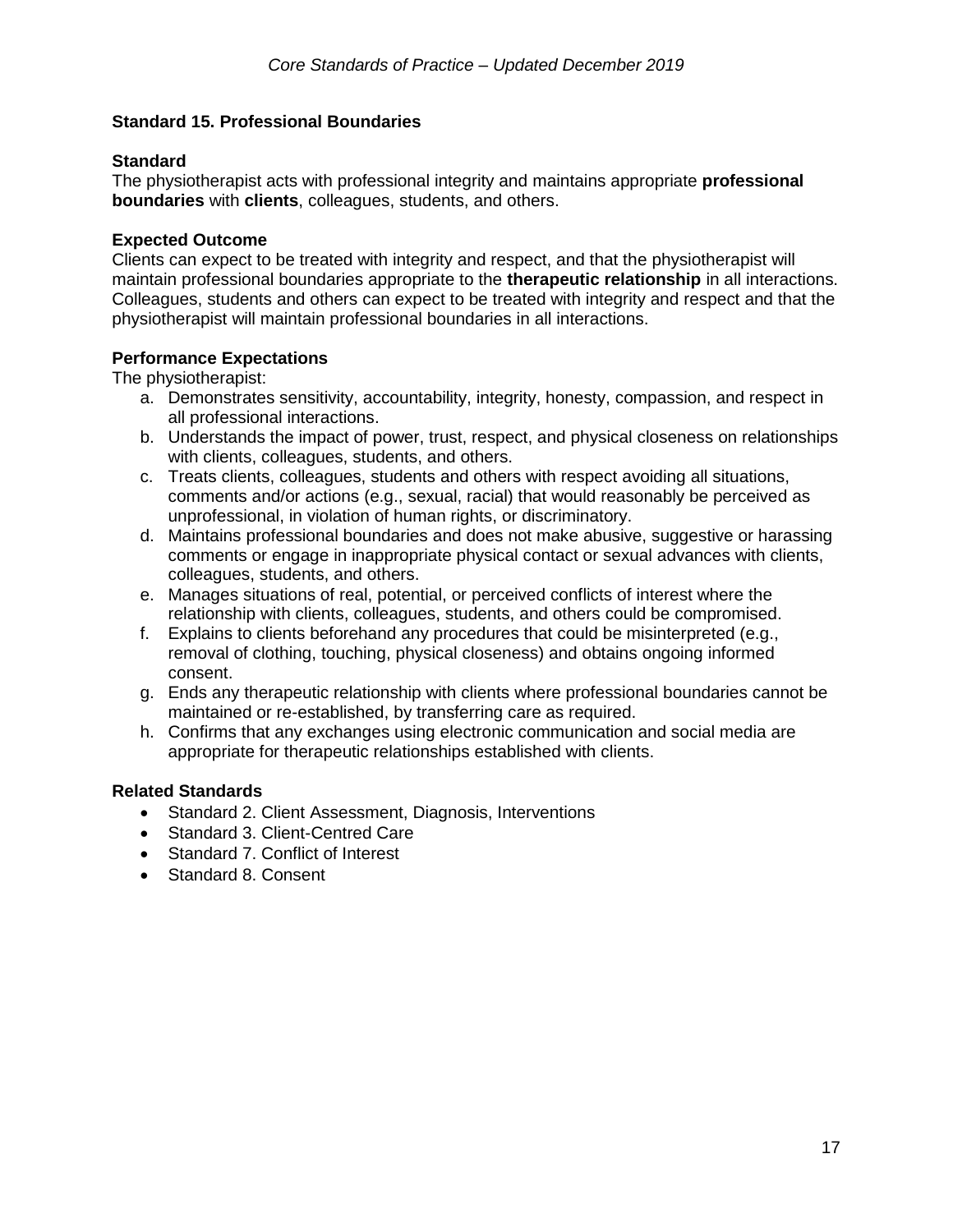### <span id="page-20-0"></span>**Standard 16. Quality Improvement**

#### **Standard**

The physiotherapist engages in **quality improvement** activities to promote quality physiotherapy services.

#### **Expected Outcome**

**Clients** can expect that their outcomes are monitored to promote quality physiotherapy services.

### **Performance Expectations**

The physiotherapist:

- a. Accesses and applies relevant information to improve client care and the delivery of physiotherapy services.
- b. Engages in continuous quality improvement processes that include the development, implementation, and evaluation of new and improved physiotherapy services to enhance client care as appropriate.
- c. Supports the development of new evidence and best practices by participating in clinical research and program evaluation as appropriate.

- Standard 3. Client-Centred Care
- <span id="page-20-1"></span>• Standard 10. Evidence-Informed Practice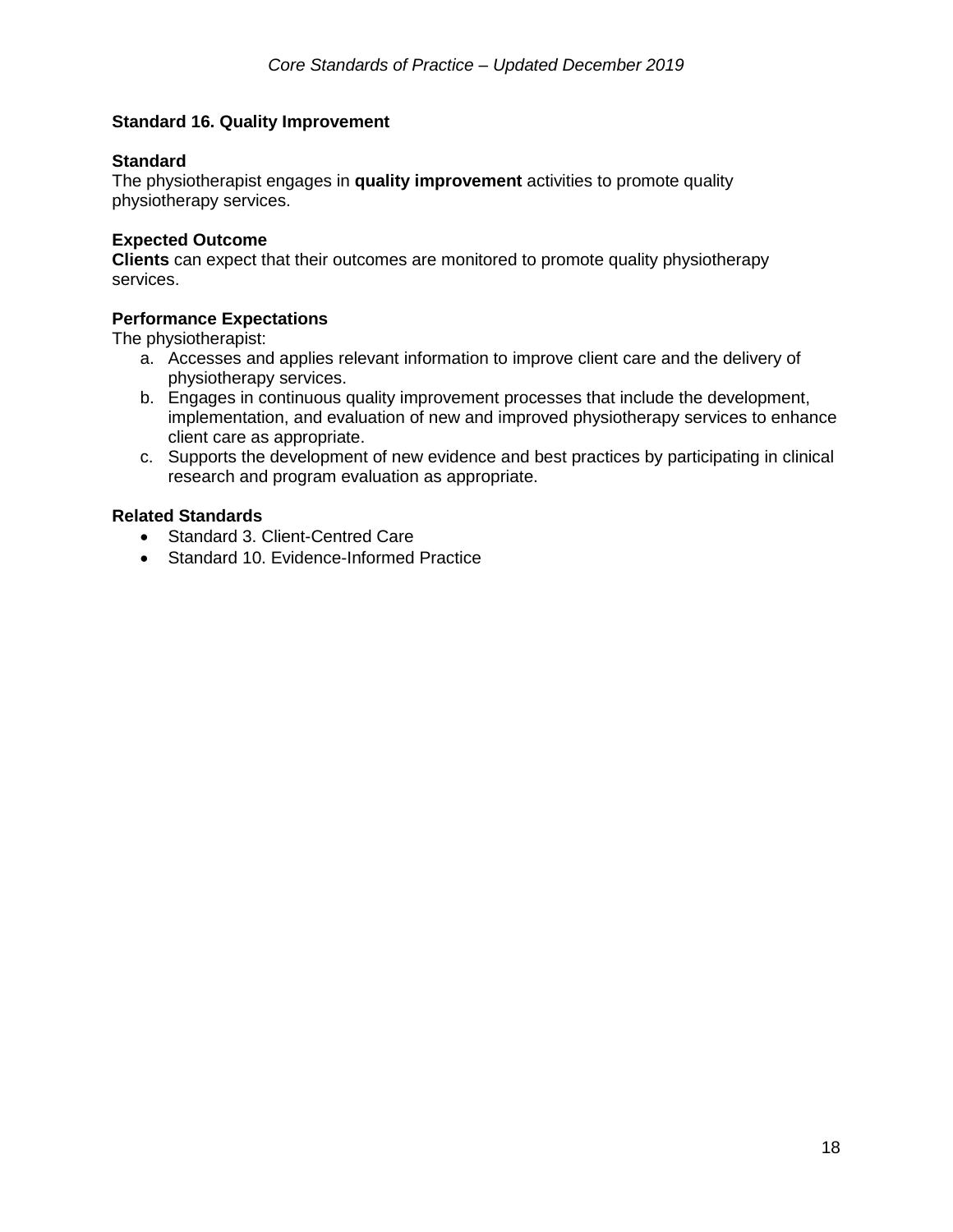### **Standard 17. Risk Management**

#### **Standard**

The physiotherapist participates in **risk management** activities to promote quality physiotherapy services.

#### **Expected Outcome**

**Clients** can expect that they will be informed of risks inherent to their care, measures will be taken to minimize risks, and they will be safe in the care of the physiotherapist.

#### **Performance Expectations**

The physiotherapist:

- a. Verifies that there are policies and procedures in place related to risk and crisis management and that he/she is knowledgeable about these procedures.
- b. Identifies potential risks in the work environment and incorporates appropriate measures to mitigate/manage these risks (e.g., breaches of privacy/confidentiality; environmental hazards; solo practice; aggressive clients; and treatment risks such as needling, manipulation).
- c. Participates in emergency preparedness and response training appropriate to the practice setting (e.g., fire drills, CPR).
- d. Recognizes the occurrence of **near misses** and **adverse events** (e.g., hot pack burns, falls) and responds immediately to minimize the impact on the client.
- e. Documents near misses and adverse events, and completes reports appropriate to the practice setting.
- f. Contributes to the collection of data to identify, manage, and prevent potential risks and adverse events relevant to the practice setting.

- Standard 3. Client-Centred Care
- Standard 8. Consent
- Standard 12. Infection Control
- Standard 18. Safety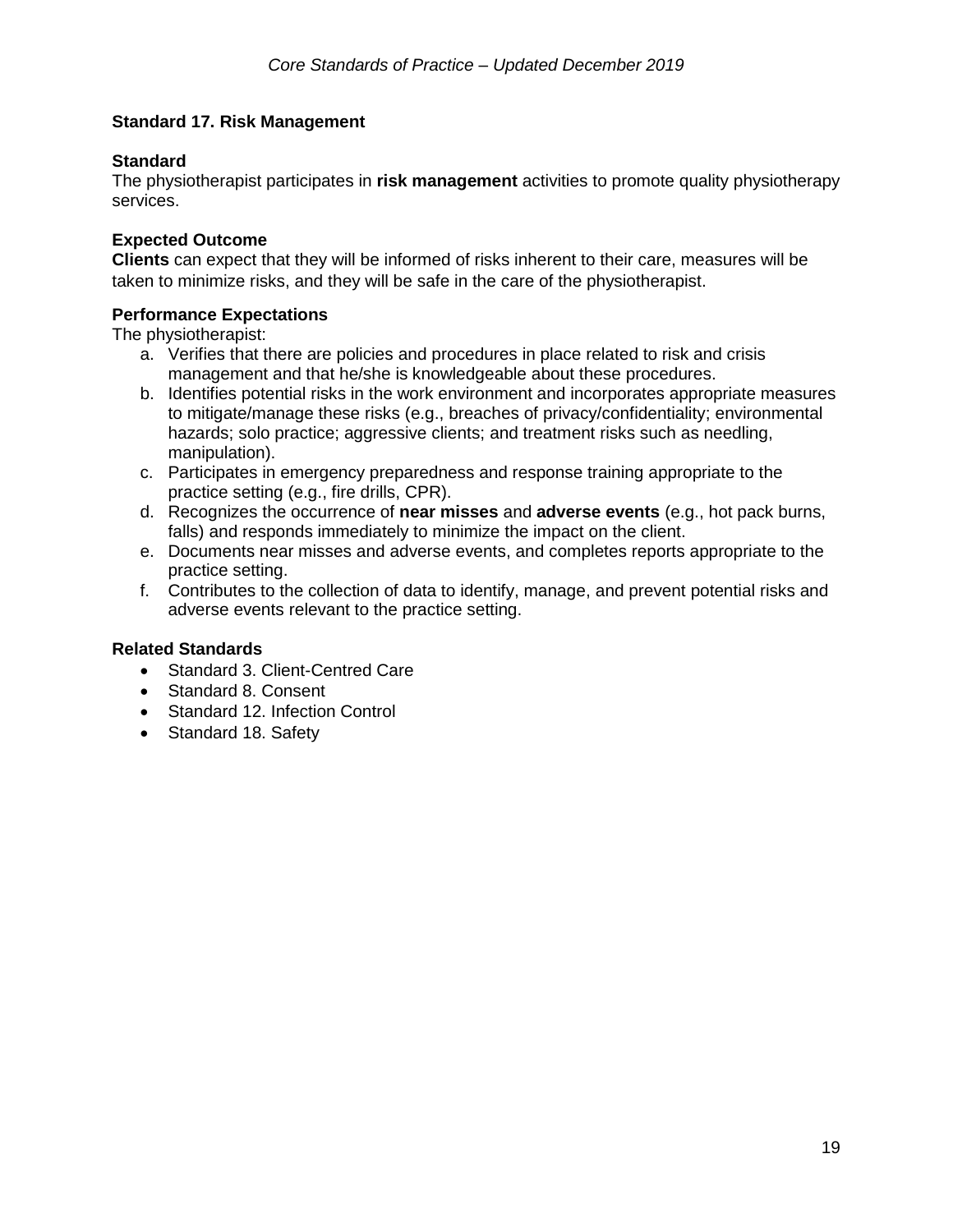# <span id="page-22-0"></span>**Standard 18. Safety**

# **Standard**

The physiotherapist promotes and maintains a safe environment for **clients**, health care providers, her/himself, and others to support quality services.

# **Expected Outcome**

Clients can expect to be safe in the care of the physiotherapist and in the practice environment.

# **Performance Expectations**

The physiotherapist:

- a. Adheres to safety best practices and applicable legislation, to promote a safe practice environment.
- b. Maintains **competency** in safety protocols by participating in appropriate training related to safe environments, including adherence to occupational health and workplace safety legislation.
- c. Maintains a clean, accessible, and safe environment which promotes the safety of clients through all aspects of physiotherapy service delivery.
- d. Uses universal precautions relevant to her/his practice context (e.g., **personal protective equipment**).
- e. Verifies clients' identities to confirm that the intended services are provided to the appropriate individuals.
- f. Informs clients about how to call for assistance if help is required during services.
- g. Incorporates appropriate measures to maintain the health and safety of clients, her/himself, and other colleagues during the provision of physiotherapy services.
- h. Complies with reporting procedures related to near misses and incidents occurring in the workplace.
- i. Verifies and documents that equipment used in physiotherapy practice is maintained, inspected, and calibrated on a regular basis according to applicable legislation and manufacturers' recommendations.
- j. Applies the appropriate safety procedures when using equipment in physiotherapy practice.

- Standard 3. Client-Centred Care
- Standard 5. Communication
- Standard 8. Consent
- Standard 12. Infection Control
- Standard 16. Quality Improvement
- Standard 17. Risk Management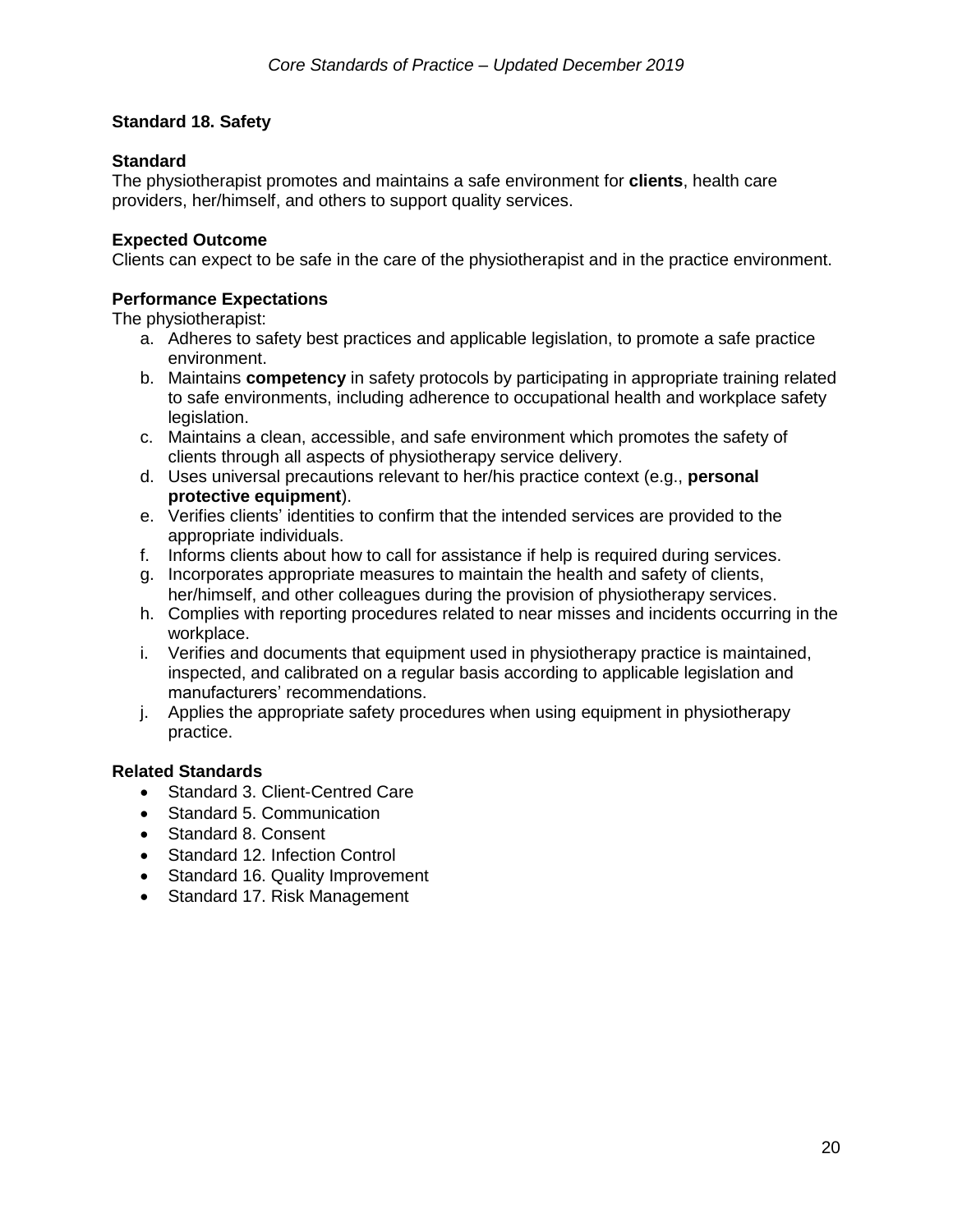### <span id="page-23-0"></span>**Standard 19. Supervision**

### **Standard**

The physiotherapist is responsible and accountable for the physiotherapy services provided by personnel working under her/his supervision **(supervisees).** 

### **Expected Outcome**

**Clients** can expect that they are informed of the role of supervisees and that the services provided by supervisees are supervised by the physiotherapist.

# **Performance Expectations**

The physiotherapist:

- a. Assesses the knowledge and skills of supervisees, and assigns only those tasks/activities that fall within the supervisee's competence.
- b. Communicates to clients the roles, responsibilities, and accountability of supervisees participating in the delivery of physiotherapy services.
- c. Uses mechanisms (e.g., name tags, introduction) so that supervisees are readily identifiable.
- d. Assesses clients to determine those appropriate to receive services from supervisees, assigns tasks, and supervises accordingly and in compliance with applicable regulatory requirements.
- e. Obtains clients' informed consent for the delivery of services by supervisees.
- f. Employs supervision strategies (direct and indirect) to maintain client safety and the provision of quality care which take into account the competence of the supervisee, the client care needs, and other factors related to the practice environment.
- g. Establishes ongoing communication processes with supervisees.
- h. Monitors documentation by supervisees to confirm that this documentation is in accordance with regulatory requirements.
- i. Monitors and evaluates the delivery of services by supervisees.
- j. Reassesses clients, monitors outcomes, documents, and reassigns service delivery as determined by clients' needs.
- k. Reassigns the supervision of supervisees when the physiotherapist is not available to supervise.
- l. Advises clients and employers that delivery of physiotherapy services by supervisees must be discontinued when the physiotherapist is no longer involved in client care.

- Standard 2. Client Assessment, Diagnosis, Interventions
- Standard 3. Client-Centred Care
- Standard 8. Consent
- Standard 18. Safety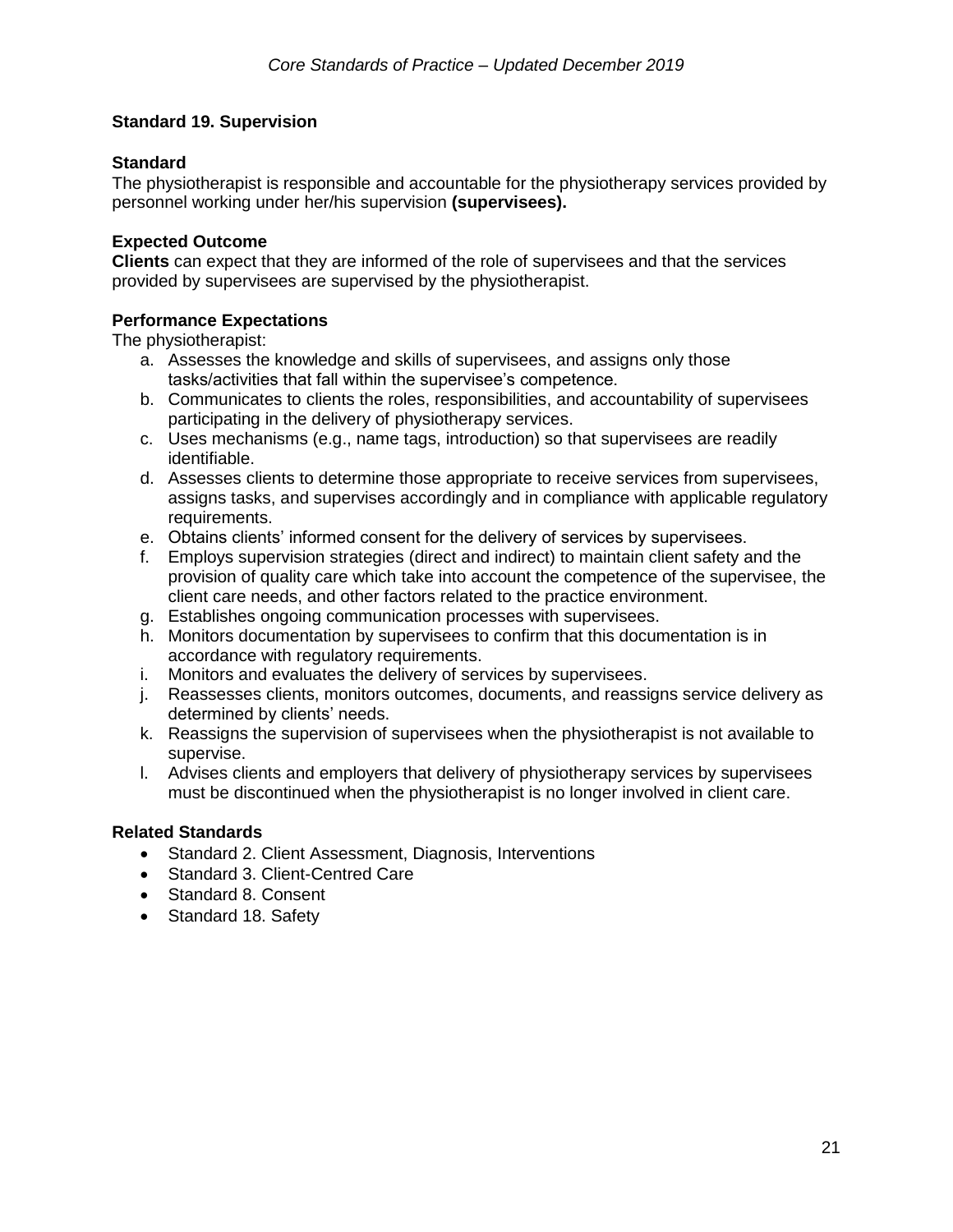### <span id="page-24-0"></span>**Standard 20. Use of Title**

### **Standard**

The physiotherapist uses her/his title, credentials, and other designations to clearly identify her/himself to **clients**, other health providers, and the public.

#### **Expected Outcome**

Clients can expect that the physiotherapist uses her/his protected title to facilitate clear identification during physiotherapy service delivery.

# **Performance Expectations**

The physiotherapist:

- a. Is registered with the appropriate physiotherapy provincial/territorial regulatory organization when using the protected title.
- b. Identifies her/himself using the protected title as outlined by the appropriate provincial/territorial regulatory organization.
- c. Uses other credentials accurately, in association with and following the protected title according to regulatory requirements.
- d. Uses the title 'Doctor' or 'Dr' and/or clinical specialist designations in accordance with regulatory requirements.
- e. Reports the unauthorized use of the protected title to the appropriate physiotherapy regulatory organization.

- Standard 1. Advertising
- <span id="page-24-1"></span>• Standard 13. Legislative Responsibilities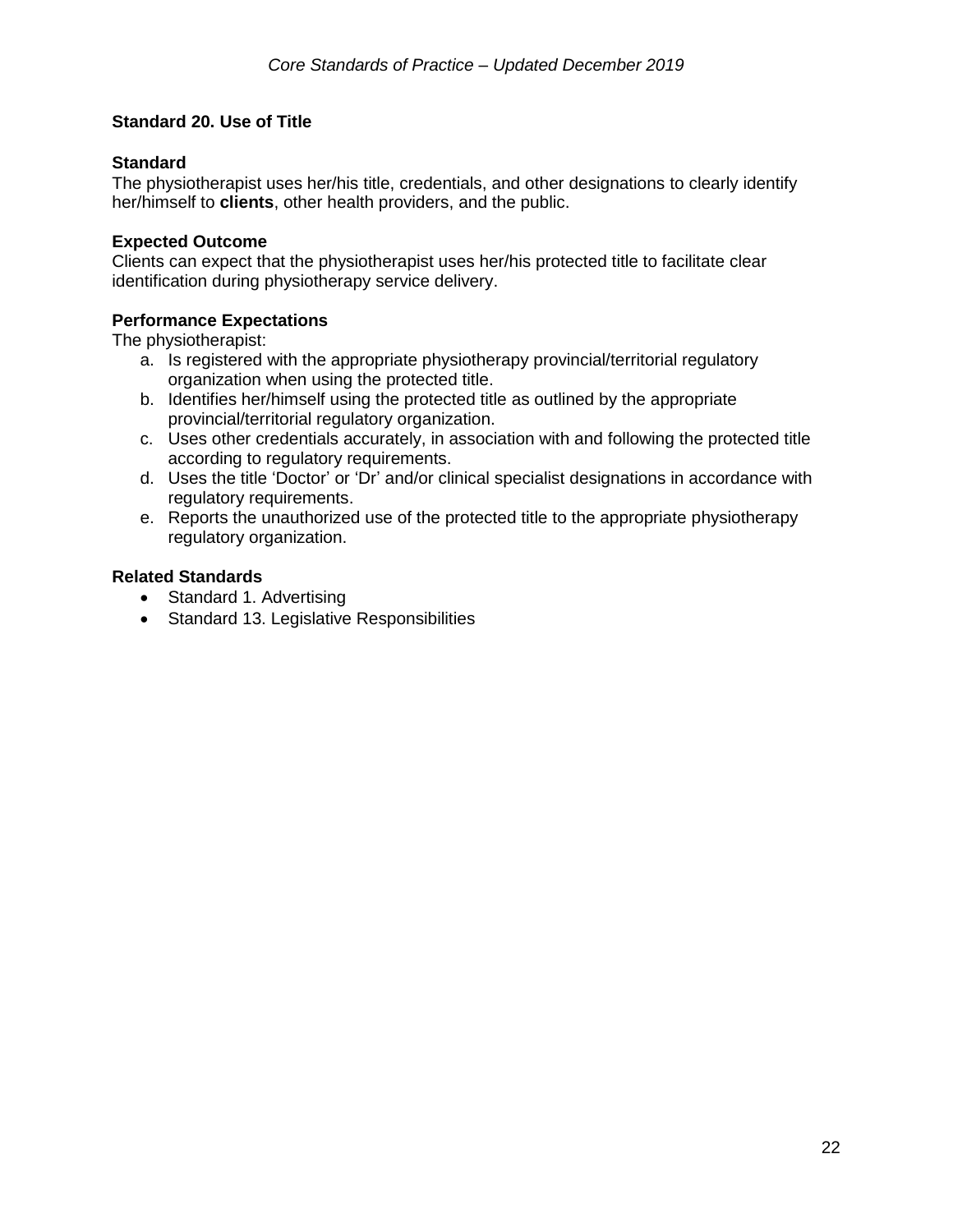# **III. GLOSSARY**

**Adverse events** refer to "an event that results in unintended harm to the patient and is related to the care and/or services provided to the patient rather than to the patient's underlying condition."<sup>3</sup>

**Client-centred approach** refers to "an approach which recognizes the physiotherapist's expertise and values, respect for and partnership with the people receiving physiotherapy care, including the client's ability to make key choices in services delivered."<sup>4</sup>

**Clients** are recipients of physiotherapy services, and may be individuals, families, groups, organizations, communities, or populations. An individual client may also be referred to as a patient. In some circumstances clients/patients may be represented by their substitute decisionmakers.<sup>5</sup>

**Collaborative practice** refers to "the process of developing and maintaining effective interprofessional working relationships with learners, practitioners, patients/families, and communities to enable optimal health outcomes. Elements of collaboration include respect, trust, shared decision making, and partnerships."<sup>6</sup>

**Competence** is the degree to which an individual can use the knowledge, skills, and judgements associated with the profession to perform effectively within the domain of professional encounters defining the scope of professional practice.<sup>7</sup> Competence is developmental, impermanent, and context-specific.<sup>8</sup>

**(A) competency** is the ability to perform a practice task with a specified level of proficiency.

**Complementary** refers to "use of two things when each adds something to the other or helps to make the other better: going together well: working well together."<sup>9</sup>

**Comprehensive** refers to "complete; including all or nearly all elements or aspects of something."<sup>10</sup>

 $\overline{a}$ <sup>3</sup> Canadian Patient Safety Institute. (2009). *The Safety Competencies: Enhancing Patient Safety Across the Health Professions.* Available at:

http://www.patientsafetyinstitute.ca/en/toolsResources/safetyCompetencies/Documents/Safety%20Competencies.pdf <sup>4</sup> Physiotherapy Alberta College + Association. (2012). *Standards of Practice for Alberta Physiotherapists*. Available at: http://www.physiotherapyalberta.ca/files/practice\_standards\_all\_2012\_revised.pdf

<sup>5</sup> Adapted from National Physiotherapy Advisory Group. (2017). *Competency Profile for Physiotherapists in Canada*. Available at: https://www.peac-

aepc.ca/pdfs/Resources/Competency%20Profiles/Competency%20Profile%20for%20PTs%202017%20EN.pdf <sup>6</sup> Canadian Interprofessional Health Collaborative. (2010). *A National Interprofessional Competency Framework*. Available at: http://www.cihc.ca/files/CIHC\_IPCompetencies\_Feb1210.pdf

<sup>7</sup> Kane, M. T. (1992). The Assessment of Professional Competence. *Evaluation & The Health Professions*, Vol. 15, No. 2, 163-182, Sage Publications Inc.

<sup>8</sup> Epstein, R. M., & Hundert, E. M. (2002). Defining and Assessing Professional Competence. *Journal of the American Medical Association*, 287, 226–235.

<sup>9</sup> Merriam-Webster. (2015). *Online Dictionary*. Available at: http://www.merriamwebster.com/dictionary/complementary

<sup>10</sup> Merriam-Webster. (2015). *Online Dictionary*. Available at: http://www.merriamwebster.com/dictionary/comprehensive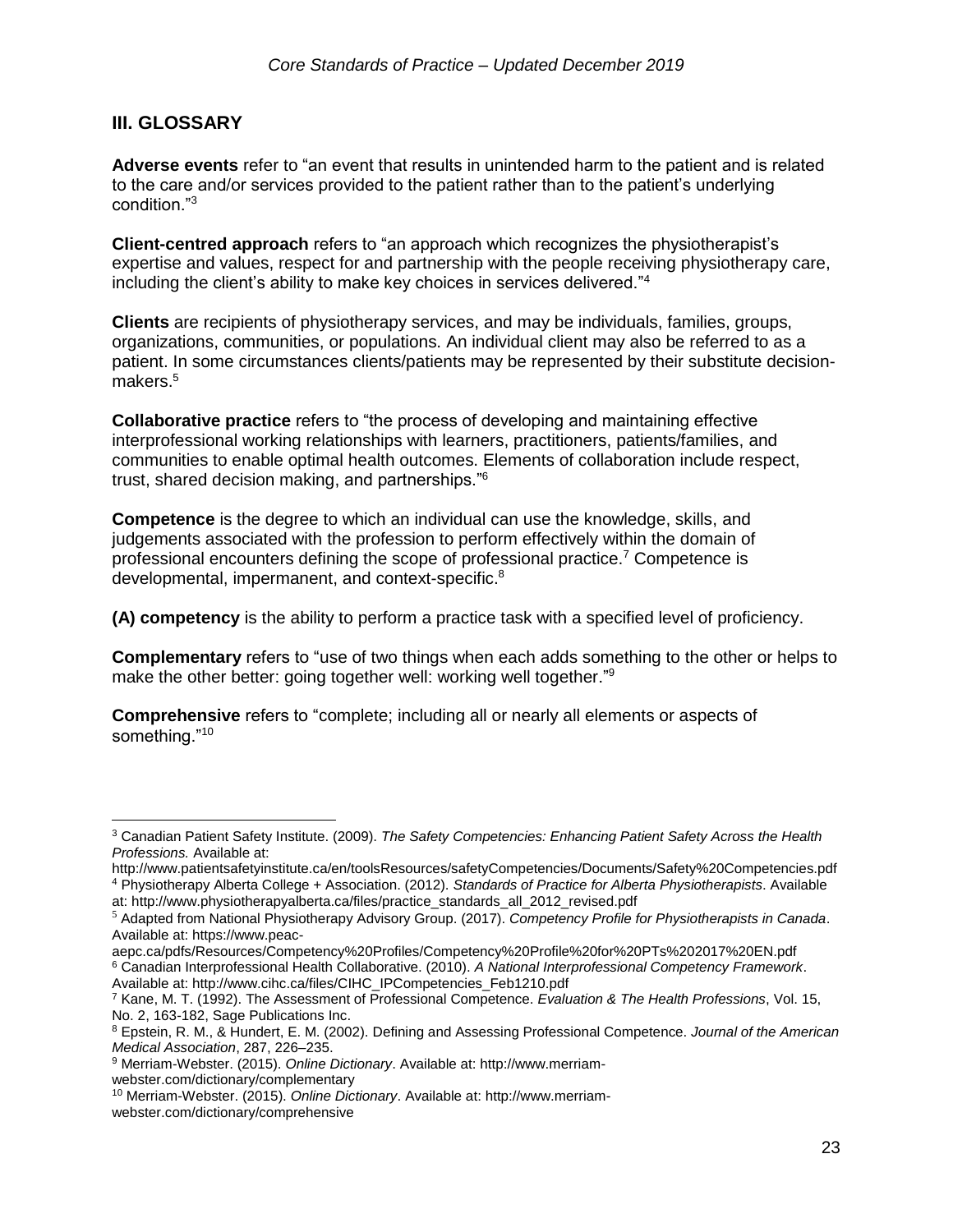**Concurrent treatment** refers to "the circumstance where more than one health professional (provider) is administering or applying remedies, including medical, surgical or other therapies, to a patient for the same or related disease or injury."<sup>11</sup>

**Confidentiality** "is the assurance that certain information that may include a subject's identity, health, behavior, or lifestyle information, or a Sponsor's proprietary information would not be disclosed without permission from the subject (or sponsor)."<sup>12</sup>

**Conflicts of interest** refers to situations that arise when the physiotherapist has a relationship or interest that may be seen as improperly influencing their professional judgement or ability to act in the best interest of the client."<sup>13</sup>

**Electronic communication, social media** refers to "software, applications (including those running on mobile devices), e-mail and websites, which enable users to interact, create and exchange information online."<sup>14</sup> While not strictly speaking electronic communication or social media, the use of videography or the taking and communication of photographs are included in this definition relating to technology.

**Evidence-informed practice** is "derived from evidence-based practice<sup>15</sup> and involves clinical problem solving and decision making informed by integrating best available evidence, client context and the personal knowledge and experience of the physiotherapist."<sup>16</sup>

**Infection prevention and control** refers to "measures practiced by healthcare personnel intended to prevent spread, transmission and acquisition of infectious agents or pathogens between patients, from healthcare workers to patients, and from patients to healthcare workers in the healthcare setting."<sup>17</sup>

**Informed consent** refers to "receiving client or their legally authorized representative's permission to proceed with an agreed course of physiotherapy service. Consent may be revoked at any time…Consent can be written or oral, and may be expressed or implied. Having a written consent form does not mean there is informed consent. Informed consent involves ongoing communication between the parties involved."<sup>18</sup>

at: http://www.physiotherapyalberta.ca/files/practice\_standards\_all\_2012\_revised.pdf

 $\overline{a}$ <sup>11</sup> College of Physiotherapists of Ontario. (2007). *Concurrent Treatment of a Patient by a Physiotherapist and another Health care Professional – Standards for Professional Practice*. Available at:

http://www.collegept.org/Assets/website/registrants'guideenglish/standards\_framework/standards\_practice\_guides/St andardConcurrentTreatmentOfPatient.pdf

<sup>12</sup> Indiana University Office of Research Administration. (2015). *FAQs What is the Difference between Confidentiality and Privacy?* Available at:

https://www.indiana.edu/~orafaq/faq/index.php?template=standaloneFAQ&action=artikel&cat=24&id=188&artlang=en <sup>13</sup> Physiotherapy Alberta College + Association. (2012). *Standards of Practice for Alberta Physiotherapists*. Available

<sup>14</sup> Ontario College of Teachers. (2011). *Professional Advisory Use of Electronic Communication and Social Media.* Available at: https://www.oct.ca/-/media/PDF/Advisory%20Social%20Media/ProfAdvSocMediaENPRINT.pdf

<sup>15</sup> Sackett D.L., Straus S.C., Richardson W.S., Rosenbert W. & Harnes R.B. (2000). *Evidence Based Medicine: How to practice and teach EBM.* (2nd ed). Edinburgh: Churchill Livingston.

<sup>16</sup> National Physiotherapy Advisory Group. (2016). *Essential Competencies and Entry to Practice Milestones*. (Presently under development.)

<sup>17</sup> College of Physiotherapists of Ontario. (2012*). Infection Control – Standards for Professional Practice*. Available at: http://www.collegept.org/Assets/website/registrants'guideenglish/standards\_framework/standards\_practice\_guides/St andard\_Infection\_Control\_120726.pdf

<sup>18</sup> Physiotherapy Alberta College + Association. (2012). *Standards of Practice for Alberta Physiotherapists*. Available at: http://www.physiotherapyalberta.ca/files/practice\_standards\_all\_2012\_revised.pdf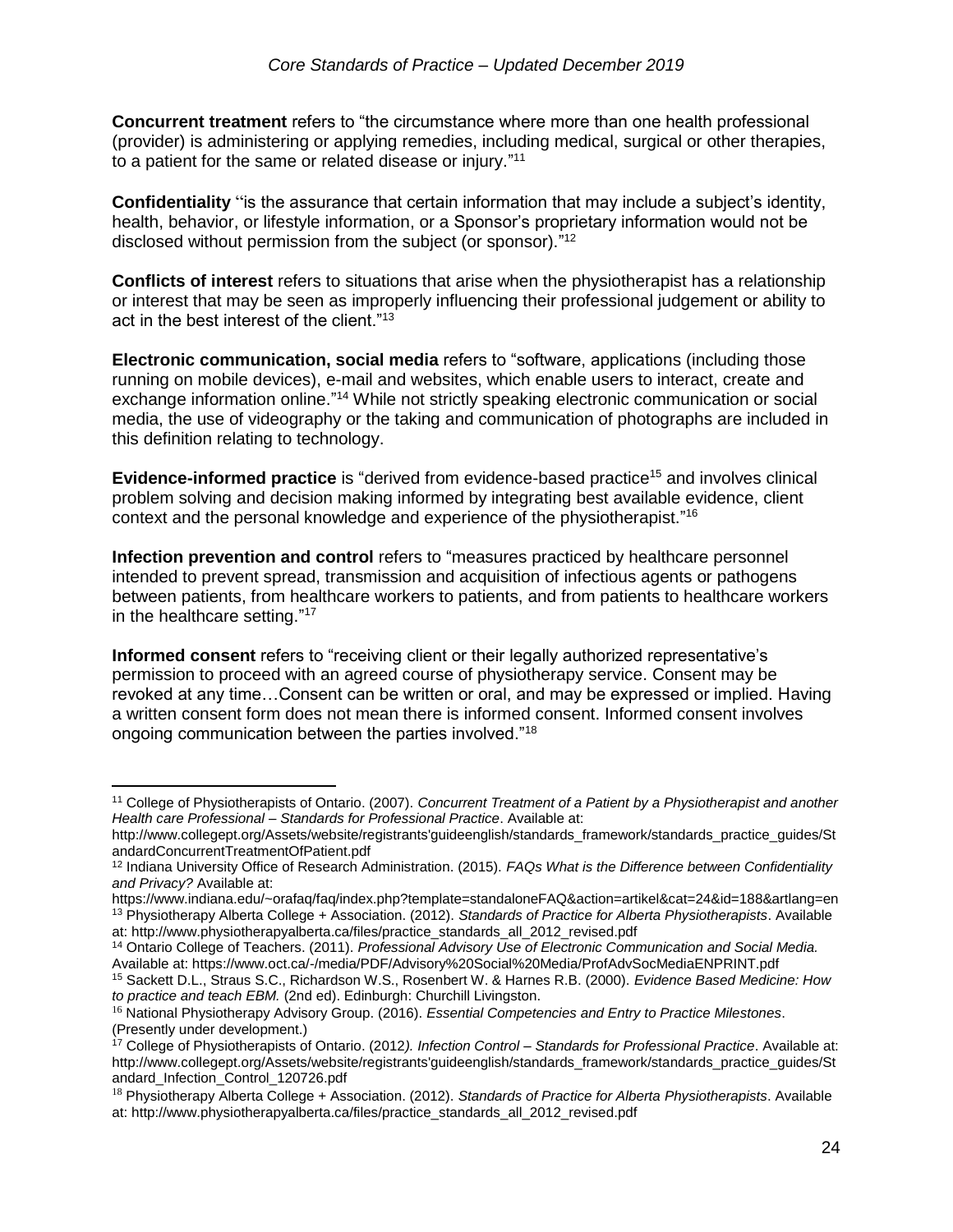**Interventions** refer to physiotherapy services that "include but are not limited to education and consultation, therapeutic exercise, soft tissue and manual therapy techniques including manipulation, electro-physical agents and mechanical modalities, functional activity training, cardio-respiratory and neuromotor techniques, and prescribing aids and devices."<sup>19</sup>

**Near misses** refer to "a patient safety incident that did not reach the patient. Replaces 'close call'."<sup>20</sup>

**Personal information** refers to "information about an identifiable individual that is included in any form including….information relating to the education or the medical, criminal or employment history of the individual or information relating to financial transactions in which the individual has been involved…"<sup>21</sup>

**Personal protective equipment** refers to the use of items such as gloves, gowns and goggles to protect the physiotherapist during client treatment.

**Physiotherapy services** are "services provided by or under the direction of a physiotherapist. This includes client assessment and intervention, and related communication with and reporting to various parties for the purposes of delivering patient care."<sup>22</sup>

**Physiotherapy service delivery** refers to the period from the initial client assessment to discharge from services provided by the physiotherapist.

**Plain language** refers to "communication your audience can understand the first time they read or hear it. Language that is plain to one set of readers may not be plain to others. Written material is in plain language if your audience can:

• Find what they need;

 $\overline{a}$ 

- Understand what they find; and
- $\bullet$  Use what they find to meet their needs."<sup>23</sup>

**Privacy** refers to "a person's desire to control the access of others to themselves. Privacy protects access to the person, whereas confidentiality protects access to the data."<sup>24</sup>

<sup>19</sup> National Physiotherapy Advisory Group. (2009). *Essential Competency Profile for Physiotherapists in Canada*. Available at[: http://www.physiotherapyeducation.ca/Resources/Essential%20Comp%20PT%20Profile%202009.pdf](http://www.physiotherapyeducation.ca/Resources/Essential%20Comp%20PT%20Profile%202009.pdf) <sup>20</sup> Canadian Patient Safety Institute. (2012). *Canadian Incident Analysis Framework*. Available at:

http://www.patientsafetyinstitute.ca/en/toolsResources/IncidentAnalysis/Documents/Canadian%20Incident%20Analys is%20Framework.PDF#search=near%20misses

<sup>21</sup> Office of the Privacy Commissioner of Canada. (2015). *Frequently Asked Questions – What is personal information?* Available at: https://www.priv.gc.ca/faqs/index\_e.asp#q003

<sup>22</sup> National Physiotherapy Advisory Group. (2017). *Competency Profile for Physiotherapists in Canada.* Available at: https://www.peac-

aepc.ca/pdfs/Resources/Competency%20Profiles/Competency%20Profile%20for%20PTs%202017%20EN.pdf <sup>23</sup> Plain Language Action and Information Network. (2016). *What is plain language?* Available at: http://www.plainlanguage.gov/whatisPL/

<sup>24</sup> Indiana University Office of Research Administration. (2015). *FAQs What is the Difference between Confidentiality and Privacy?* Available at:

https://www.indiana.edu/~orafaq/faq/index.php?template=standaloneFAQ&action=artikel&cat=24&id=188&artlang=en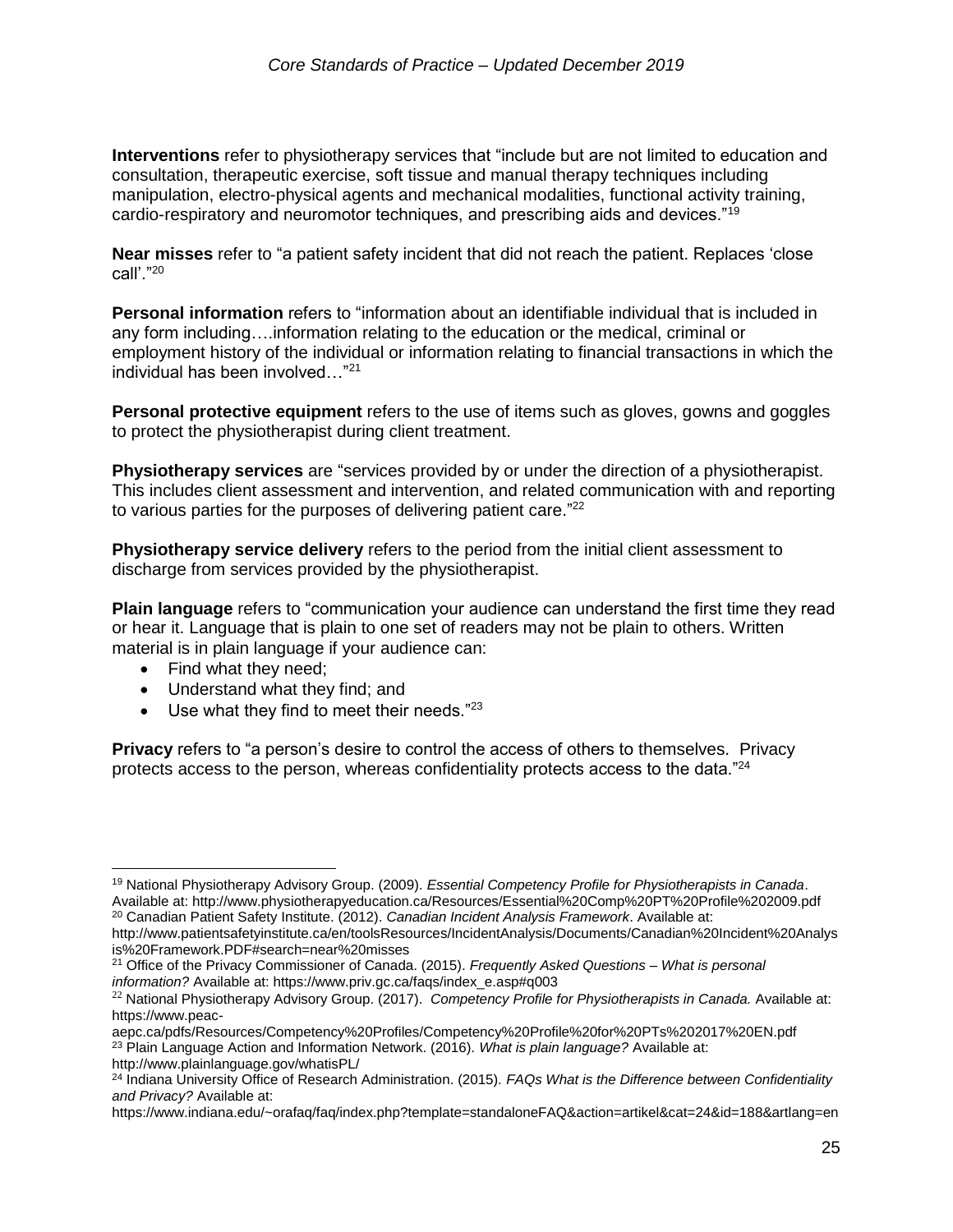**Professional boundaries** set the limitations around relationships between clients and health care providers to ensure the delivery of safe, ethical, client-centred care. Professional boundaries are characterized by respectful, trusting, and ethical interactions with patients that are free of abuse, sexual and/or romantic encounters.<sup>25</sup>

**Proficiency** means performance consistent with the established standards in the profession.

**Quality** of health care services refers to the "acceptability, accessibility, appropriateness, effectiveness, efficiency, and safety"<sup>26</sup> of the services provided.

**Quality improvement** refers to "a systematic approach to making changes that lead to better patient outcomes (health), stronger system performance (care), and enhanced professional development. It draws on the combined and continuous efforts of all stakeholders — health care professionals, patients and their families, researchers, planners, and educators — to make better and sustained improvements."<sup>27</sup>

**Regulated members** refers to physiotherapists registered with a provincial/territorial regulatory organization.

**Risk management** refers to the "identification, assessment, and prioritization of risks followed by coordinated and economical application of resources to minimize, monitor, and control the probability and/or impact of unfortunate events".<sup>28</sup>

**Universal precautions** refers to "precautions (that) are meant to reduce the risk of transmission of bloodborne and other pathogens from both recognized and unrecognized sources. They are the basic level of infection control precautions which are to be used, as a minimum, in the care of all patients."<sup>29</sup>

**Standardized measures** refers to "measurement tools that are designed for a specific purpose in a given population. Information is provided regarding the administration, scoring, interpretation, and psychometric properties for each measure."<sup>30</sup>

 $\overline{a}$ 

<sup>25</sup> Adapted from College of Physical Therapists of Alberta. (2007). *Therapeutic Relationships Establishing and Maintaining Professional Boundaries.* Available at:

http://www.physiotherapyalberta.ca/physiotherapists/resources\_to\_help\_you\_meet\_practice\_standards/therapeutic\_r elationships

<sup>26</sup> Health Quality Council of Alberta. (2005). *Alberta Quality Matrix for Health*. Available at:

https://d10k7k7mywg42z.cloudfront.net/assets/53288634f002ff214000014b/HQCA\_Quality\_Matrix\_061713.pdf <sup>27</sup> Health Quality Ontario. (2015). *What is Quality Improvement*? Available at: http://www.hqontario.ca/Quality-Improvement

<sup>28</sup> Hubbard, D. (2009). *The Failure of Risk Management: Why it is Broken and How to Fix it*. John Wiley & Sons. P. 46.

<sup>29</sup> World Health Organization. (2006). *Infection Control Standard Precautions in Health Care*. Available at: http://www.who.int/csr/resources/publications/4EPR\_AM2.pdf

<sup>30</sup> Fawcett, A. J. L. (2007). *Principles of Assessment and Outcome Measurement for Occupational Therapists and Physiotherapists: Theory, Skills and Application*. Hoboken, NJ; Chichester, West Sussex, England: John Wiley & Sons.